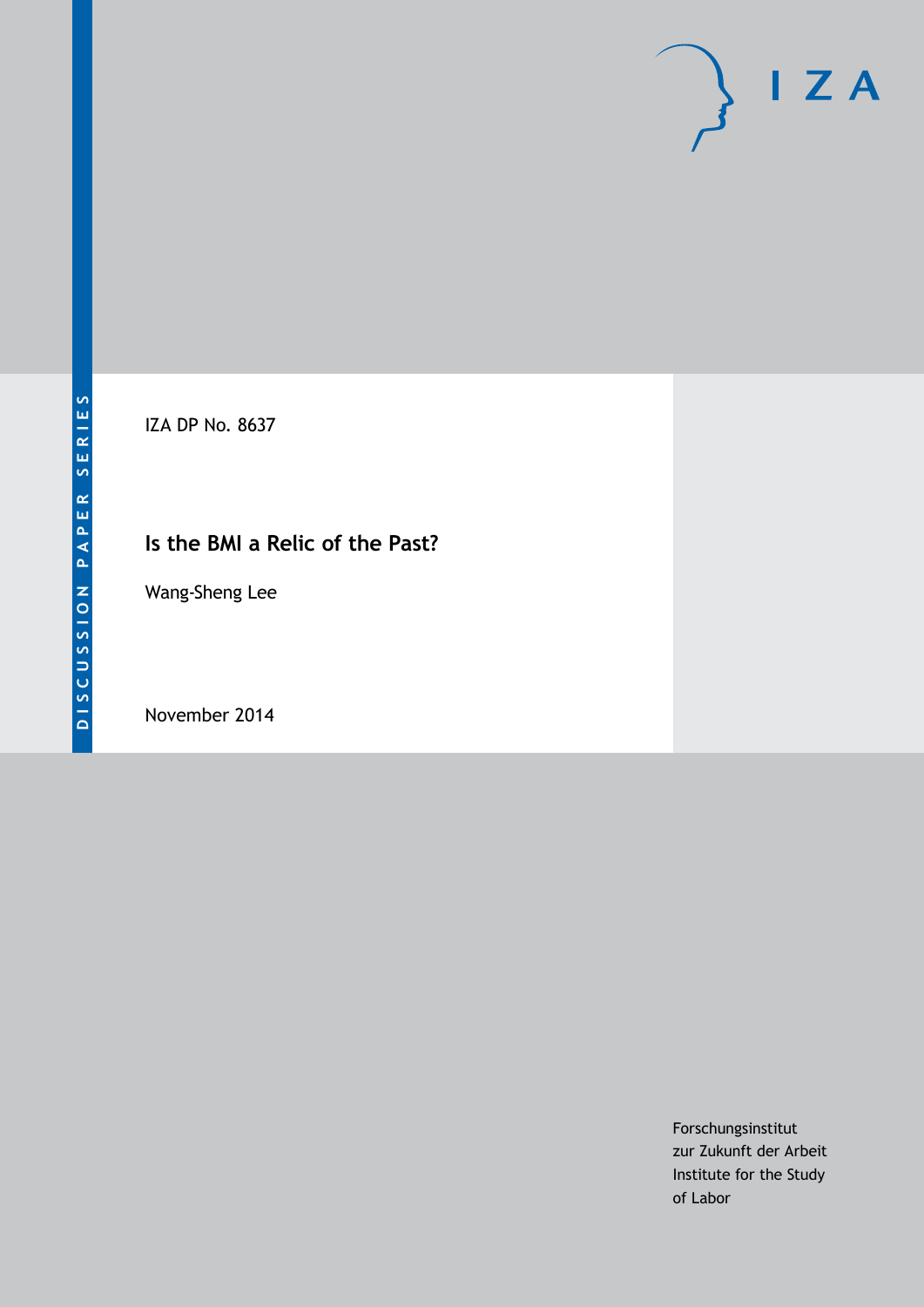# **Is the BMI a Relic of the Past?**

**Wang-Sheng Lee**

*Deakin University and IZA*

Discussion Paper No. 8637 November 2014

IZA

P.O. Box 7240 53072 Bonn Germany

Phone: +49-228-3894-0 Fax: +49-228-3894-180 E-mail: [iza@iza.org](mailto:iza@iza.org)

Any opinions expressed here are those of the author(s) and not those of IZA. Research published in this series may include views on policy, but the institute itself takes no institutional policy positions. The IZA research network is committed to the IZA Guiding Principles of Research Integrity.

The Institute for the Study of Labor (IZA) in Bonn is a local and virtual international research center and a place of communication between science, politics and business. IZA is an independent nonprofit organization supported by Deutsche Post Foundation. The center is associated with the University of Bonn and offers a stimulating research environment through its international network, workshops and conferences, data service, project support, research visits and doctoral program. IZA engages in (i) original and internationally competitive research in all fields of labor economics, (ii) development of policy concepts, and (iii) dissemination of research results and concepts to the interested public.

<span id="page-1-0"></span>IZA Discussion Papers often represent preliminary work and are circulated to encourage discussion. Citation of such a paper should account for its provisional character. A revised version may be available directly from the author.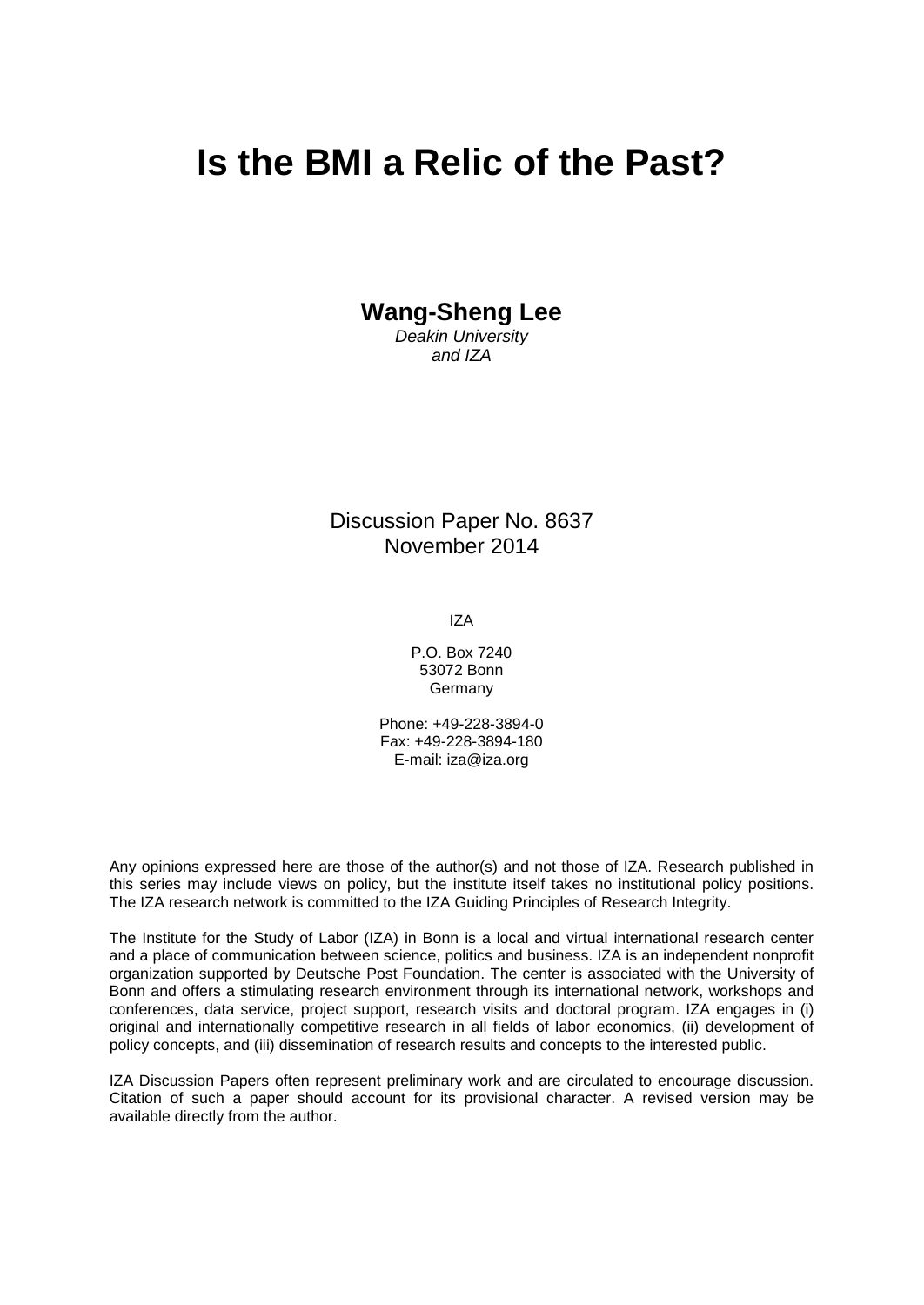IZA Discussion Paper No. 8637 November 2014

# **ABSTRACT**

# **Is the BMI a Relic of the Past?[\\*](#page-1-0)**

The most widely used measure of adiposity is to express weight adjusted for height using the body mass index (BMI). However, its limitations such as its inability to distinguish muscle weight from fat weight are well known, leading public health authorities in the UK and US to recommend measuring waist circumference as a complementary diagnostic tool for obesity. Recent attention placed on the syndrome referred to as 'normal weight obesity' – individuals with normal BMI but high body fat content – emphasizes the need for a more comprehensive diagnostic tool for obesity. Based on the NHANES III data, we utilize a semi-parametric spline approach to depict graphically the relationship between BMI, waist circumference and percent body fat. In this note, we propose that percent body fat charts that incorporate information from three anthropometric dimensions supersede the one-size-fits-all obesity diagnostic approach based on power-type indices such as the BMI.

JEL Classification: I10

Keywords: BMI, waist circumference, body fat, semi-parametric, P-spline

Corresponding author:

Wang-Sheng Lee Deakin University School of Accounting, Economics and Finance 70 Elgar Road Burwood, VIC 3125 Australia E-mail: [wang.lee@deakin.edu.au](mailto:wang.lee@deakin.edu.au)

\* I am grateful to participants at the 2013 Australian Health Economics Society Conference and the 2014 Singapore Health Economics Association Conference for helpful comments. I also benefitted from having many fruitful conversations with David Johnston. All errors are my own.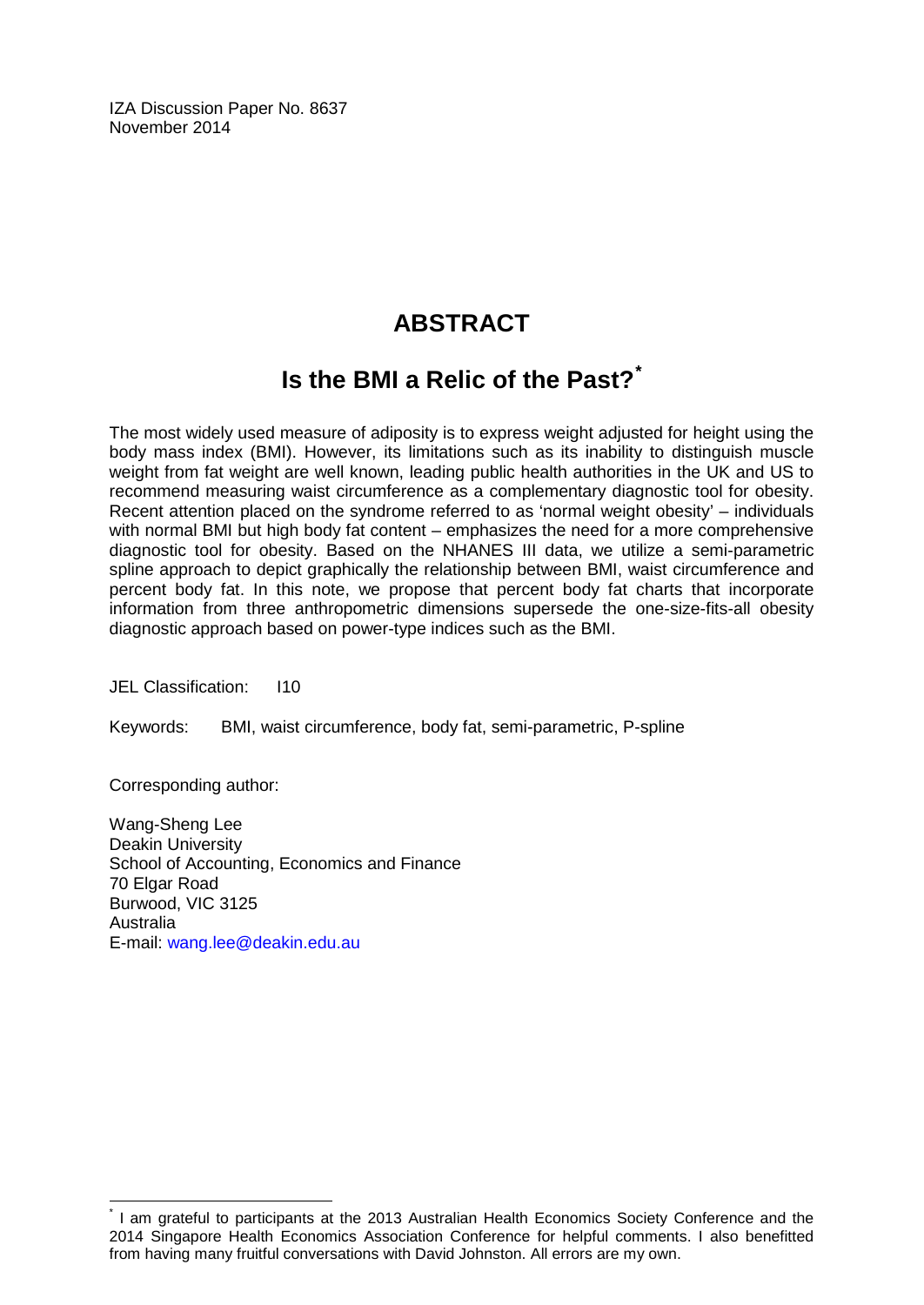#### **1. Introduction**

The body mass index (BMI) is the standard measure of fatness in social science research. The popularity of BMI as a measure of adiposity stems from the fact that it is easy to measure, that there are several studies supporting its use. (e.g., Keys et al., 1972; Micozzi et al., 1986; Welborn et al., 2000) and that it is available in many social science datasets. Its widespread use continues despite its well-known flaw of being unable to distinguish fat from fat-free mass such as muscle and bone. Burkhauser and Cawley (2008) highlight that obesity defined using percent body fat (PBF) provides a different picture of who is obese in the U.S. compared to traditional statistics based on BMI. Additionally, when one uses skinfold thickness rather than BMI to define obesity, Burkhauser, Cawley and Schmeiser (2009) find that the rise in the prevalence of obesity in the U.S. is detectable 10–20 years earlier. A more precise and complete measure of fatness may therefore enable clearer public understanding of this important public health issue.

Given issues of using BMI as a measure of adiposity, several variations based on the BMI have been suggested. Suppose we are interested in restricting our search to power-type indices of the form (weight)/(height)<sup>*p*</sup> where *p* is some constant. One way to proceed is to use a different exponent for height, a suggestion first made by Benn (1971) who showed how a power-type index would be approximately equivalent to a form of relative weight, the ratio of actual body weight to some standard weight-for-height such as those used in actuarial life tables. Assuming that weight is a linear function of height, Benn (1971) proposed that *p* could be obtained by a regression of log weight on log height in a sample, with the value of *p* given by the coefficient on log height.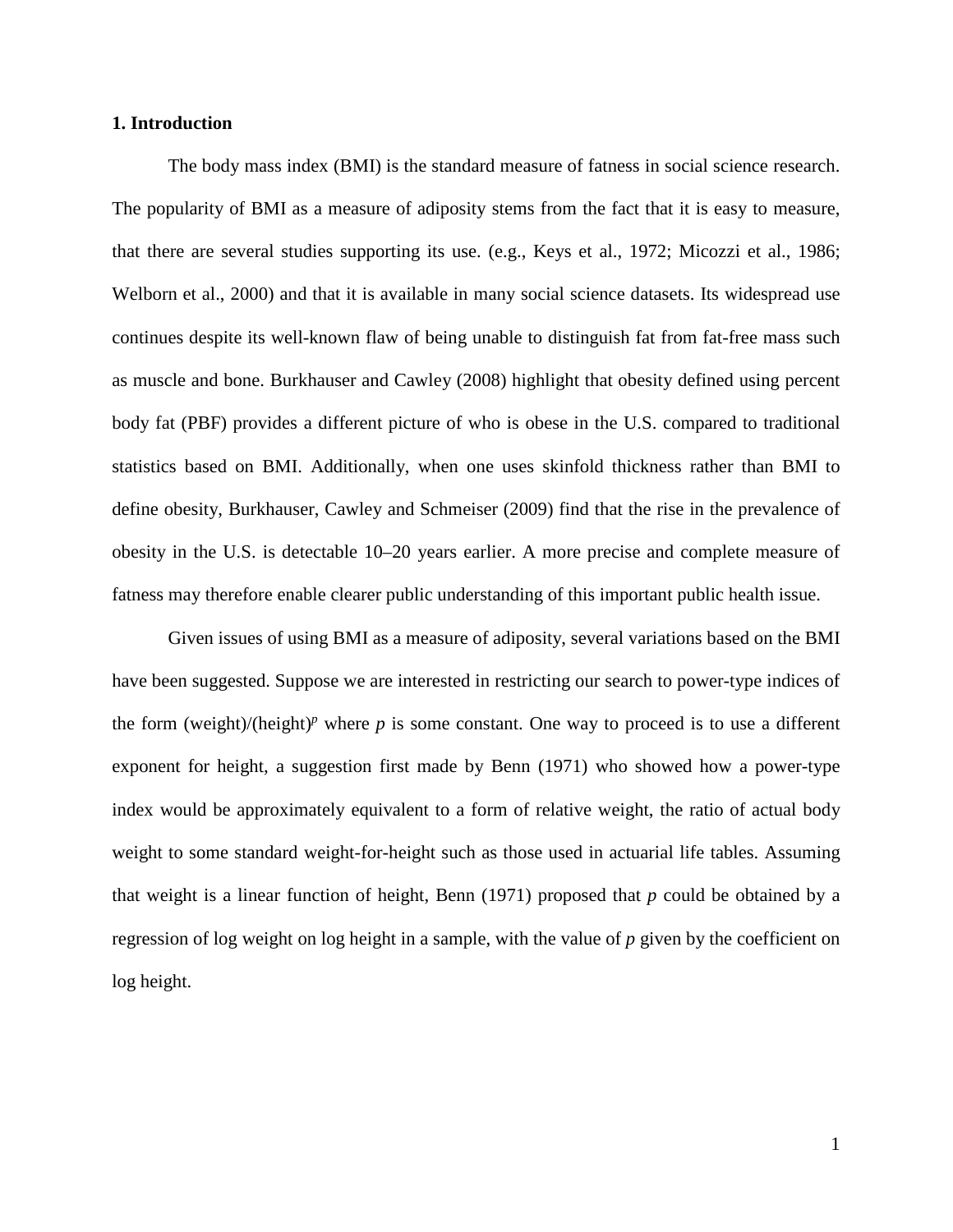More recently, in a short letter published in the *Economist* magazine on 5 January 2013, Nick Trefethen, a professor of numerical analysis at Oxford University made a simple critique of the current BMI formula:

"The body-mass index that you (and the National Health Service) count on to assess obesity is a bizarre measure. We live in a three-dimensional world, yet the BMI is defined as weight divided by height squared. It was invented in the 1840s, before calculators, when a formula had to be very simple to be usable. As a consequence of this ill-founded definition, millions of short people think they are thinner than they are, and millions of tall people think they are fatter."

Instead, he proposed a "new BMI" formula that is based on a value of  $p = 2.5$ . This simple suggestion received widespread media attention in early  $2013$  $2013$  $2013$ <sup>1</sup>

Other values for *p* have also been suggested in the literature. Having dual-energy X-ray absorptiometry (DXA) measures of body fat at their disposal, Larsson et al. (2006) systematically measure the correlation between PBF with power-type indices as well as the correlation between total body fat (TBF) with power-type indices over different values of *p*. Using Swedish data, they found that the optimal weight-for-height index for the prediction of TBF was close to weight/height<sup>1</sup> in both men ( $p = 1.1$ ) and women ( $p = 0.9$ ). Similarly, Heo et al. (2013) find using the NHANES 1999-2004 data that the optimal scaling powers are  $p = 1.0$ for men and  $p = 0.8$  for women.

In contrast, Larsson et al. (2006) found that PBF was better predicted by weight-forheight indexes close to BMI – (weight)/(height)<sup>1.8</sup> for men and (weight)/(height)<sup>1.9</sup> for women. Another possibility is to keep the formula for BMI in its current form but to use different cutoffs

 $\overline{a}$ 

<span id="page-4-0"></span><sup>&</sup>lt;sup>1</sup> It is worth noting that if we let y = weight and x = height, then the obesity cutoff defined as BMI = weight/height<sup>2</sup>  $= 30$  is simply the graph of y =  $30x^2$  for relevant values of height and weight. Its simplicity is part of its appeal.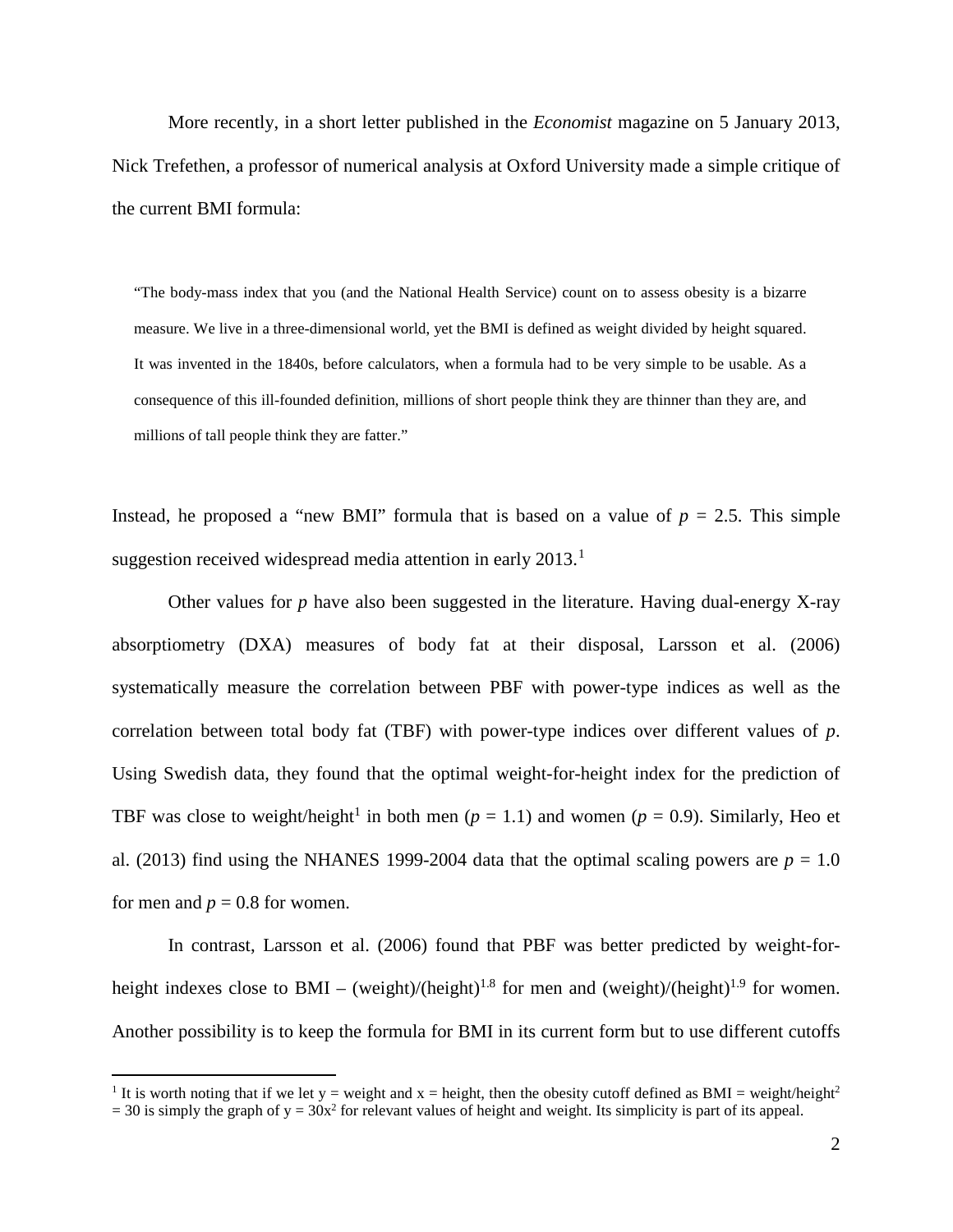for BMI. For example, it has been suggested that a better cutpoint for obesity based on the BMI is 24 for females and 28 for males instead of using a cutpoint of 30 for both males and females (Shah and Braverman, 2012).

Other medical researchers have concluded that BMI and other commonly used weight– height indices are inaccurate predictors of PBF. For example, Smalley et al. (1990) conclude that it appears that an index based on weight and height alone will not be sufficient to diagnose obesity accurately, at least at the individual level. This suggests that additional body measurements will be necessary for the individual evaluation of fatness focused on preventive medicine.

As an alternative to the BMI for measuring obesity in large populations, it has also been proposed that a person's waist circumference (WC) be used due to its similar ease of measurement and its utility for assessing health risk (e.g., Lean et al., 1995; Janssen et al., 2002; Koster et al., [2](#page-5-0)008).<sup>2</sup> Recognizing the limitations of the BMI as a measure of obesity, both the National Institutes of Health (NIH, 2000) in the US and the National Institute for Health and Clinical Excellence (NICE, 2006) in the UK suggest the combined use of BMI and WC in predicting obesity related health risk (see Table 1). Their guidelines indicate that the health risk increases when moving from the normal-weight through obese BMI categories, and that within each BMI category, men and women with high WC values are at a greater health risk than those with normal WC values. In other words, it is assumed that BMI and WC have independent effects on obesity related comorbidity.

In this paper, we build on the UK and US public health guidelines and propose to use both BMI and WC in a non-linear fashion to estimate fatness. If a power-type index based on

 $\overline{a}$ 

<span id="page-5-0"></span><sup>&</sup>lt;sup>2</sup> Clinical guidelines for accurate waist measurements suggest wrapping the tape measure around the waist at a point that is midway between the top of one's hip bone and the bottom of one's ribs.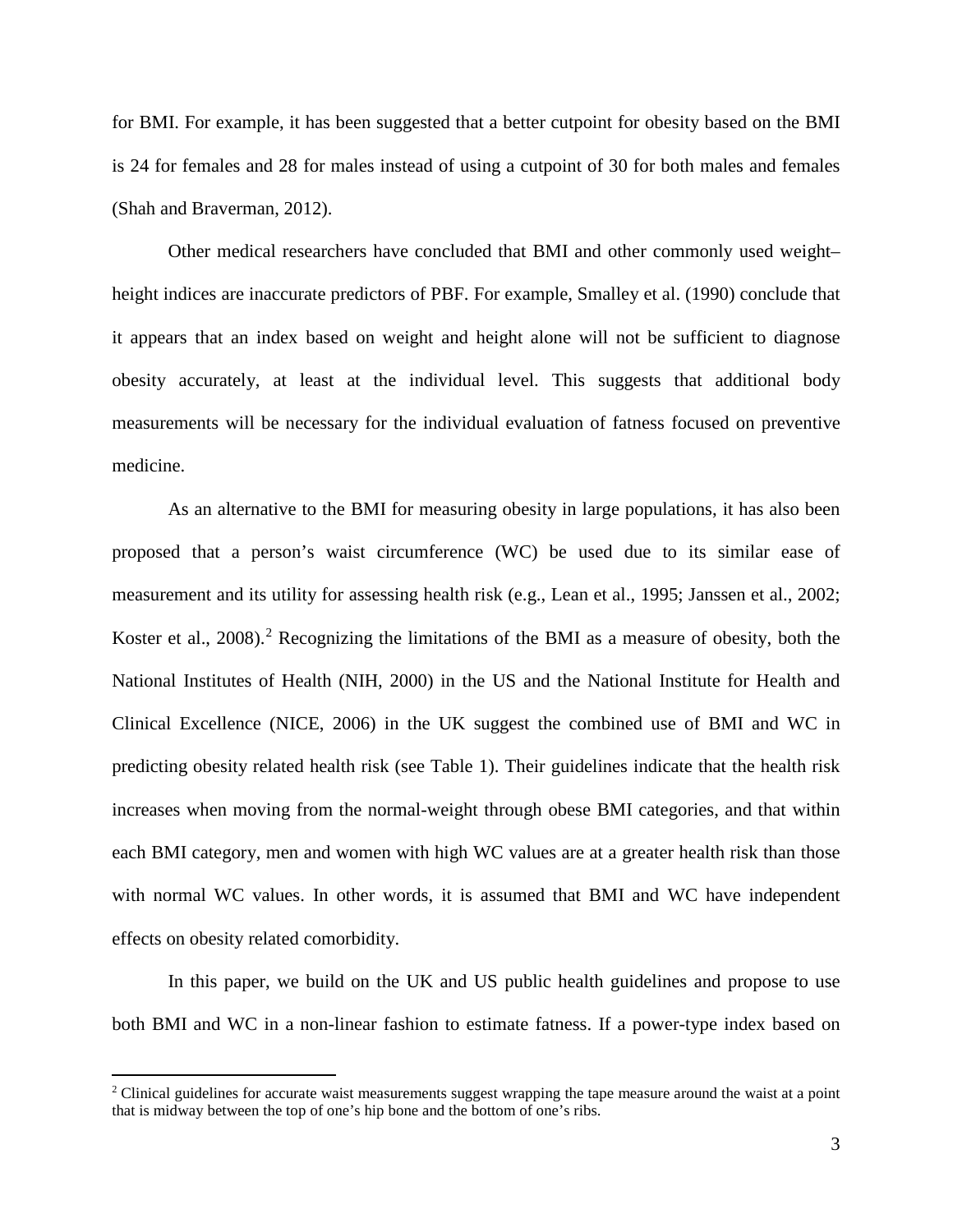weight and height alone does not contain enough information to accurately measure adiposity, adding an additional piece of information could therefore be helpful. We accomplish this by estimating the relationship between fatness, BMI and WC using a semi-parametric spline approach in which no specific functional forms for BMI and WC are assumed. Using nationally representative data of the US population, we provide separately by gender and race easy to read charts that help determine a person's level of fatness simply by having measurements of a person's body weight, height and WC.

### **2. Data**

 $\overline{a}$ 

The NHANES III is a nationally representative cross-sectional survey conducted from 1988 to 1994. The survey is unique in that it combines interviews and physical examinations. The NHANES III interview includes demographic, socioeconomic, dietary, and health-related questions. The examination component consists of medical, dental, and physiological measurements. The oversampled groups included children aged 2 months to 5 years, persons over 60 years, Mexican-American persons, and non-Hispanic black persons.

The NHANES III includes many measures of fatness: weight and height (both measured and self-reported), triceps skinfold thickness, WC, waist-to-hip ratio, and bioelectrical impedance analysis (BIA) readings that can be used to calculate TBF and PBF. Following Burkhauser and Cawley (2008), we use the NHANES III data for our analysis because of the availability of published prediction equations for TBF and PBF.<sup>[3](#page-6-0)</sup> We use a person's PBF as our primary measure of adiposity when we examine more closely the relationship between BMI, WC and adiposity. It is arguable that PBF calculated based on BIA measurements should not be considered to be the gold-standard as there are superior and more precise ways of measuring

<span id="page-6-0"></span><sup>&</sup>lt;sup>3</sup> Sun et al. (2003) predict fat-free mass using BIA resistance measurements from the NHANES III data.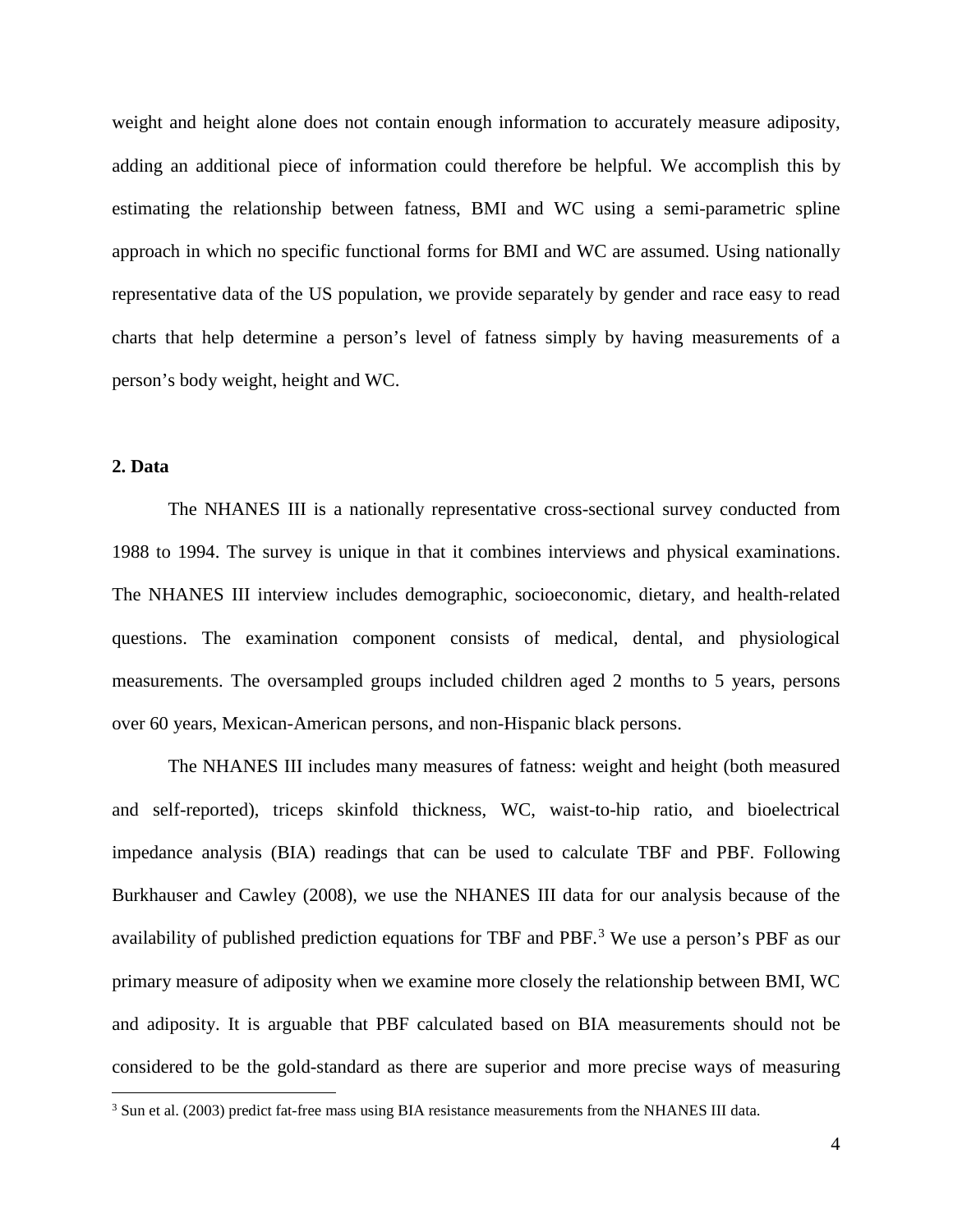body fat (e.g., DXA and hydrostatic underwater weighing). [4](#page-7-0) We follow Burkhauser and Cawley (2008) in using PBF in the NHANES III data as the benchmark measure of fatness.

The examination data file for NHANES III contains data for 31,311 persons. In this paper we focus on adults aged 18–65, the same age restrictions that Burkhauser and Cawley (2008) impose for their empirical analysis. We compute PBF as described in their paper and also provide estimates separately for white males, white females, black males and black females as they do. The non-missing data we have on BMI, WC and PBF are for 2170 white females, 1902 African American females, 1905 white males, and 1635 African American males. Descriptive statistics of the variables used in the paper are presented in Table 2.

There are several reasons why PBF is a very relevant outcome measure for the general population. For example, a key reason why many individuals might abandon a newly embarked on exercise program is because of the lack of immediate results. As Tim Ferriss (2010), author of the New York Times Bestseller 'The 4-Hour Body' writes:

"People often conclude they're not making progress when, in fact, they are making tremendous progress. This leads to a musical chairs of fad diets and demoralizing last-ditch efforts that do more harm than good. To hit your target 20-pound recomposition, you'll need to track the right numbers." (Ferriss, 2010: 46)

As muscle mass is denser than fat mass, weight loss and a corresponding reduction in BMI does not occur in the short term. Better immediate feedback can be provided by examining one's body fat levels and Ferriss (2010) suggests eyeballing images of individuals with different levels of PBF to help one set one's target PBF levels.

 $\overline{a}$ 

<span id="page-7-0"></span><sup>4</sup> The charts we ultimately create require PBF as a key input. The more precise the measurement of PBF, the more precise our charts will be. One advantage of BIA is that it is relatively cheap to implement for large populations, an important consideration if our proposed approach is to be implemented for many different ethnicities. The use of BIA in this analysis is not suggestive that it is preferable to all other methods of measuring body fat.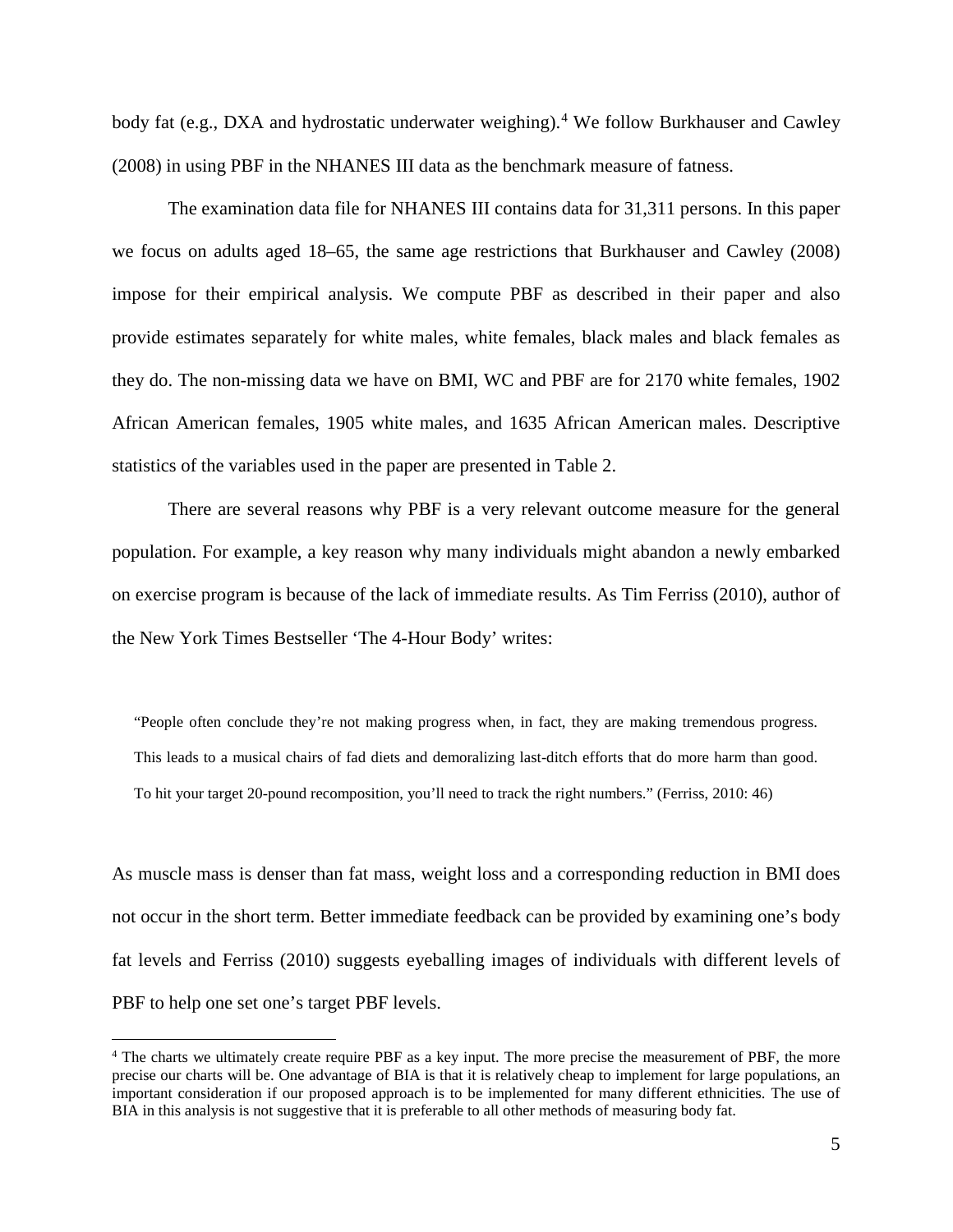There currently exists no consensus on PBF criteria to define obesity or excess percentage of body fat. The American Association of Clinical Endocrinology/American College of Endocrinology suggests 25% and 35% of body fat as cutoffs for obesity in men and women, respectively. The National Institutes of Health's (NIH) recommended cutoffs of PBF for obesity are 25% for men and 30% for women. The American Council on Exercise, a leading non-profit fitness certification, education and training provider in the US, also provides their own PBF guidelines (Bryant and Green, 2009). Finally, the US Army and Navy also strictly enforce PBF standards for new recruits in addition to weight-given-height guidelines.<sup>[5](#page-8-0)</sup>

At present, it is not clear whether PBF is the most relevant variable in terms of the relationship of body composition with health outcomes, and whether BMI, or some other aspect of body composition, might be equally or more important. Studies have found that high PBF is an independent risk factor for coronary events (e.g., Calling et al., 2006), cardiovascular disease (e.g., Marques-Vidal et al., 2009) and mortality (e.g., Lahmann et al., 2002). However, not all studies find an advantage of using body composition measures over BMI. For example, Bosy-Westphal et al. (2006) found that BMI, WC, and PBF all predicted metabolic risk factors equally well. Similarly, Dolan et al. (2007) demonstrated no obvious advantage of predicting mortality in women aged 65 years and older using PBF compared with BMI and WC.

Although the relation of mortality and comorbidities with BMI is well recognized as Uor J-shaped (e.g., Berrington de Gonzalez et al., 2010), Allison et al. (1997) suggest that differential health consequences of fat mass and fat-free mass can be masked by the use of BMI. They show that if fat mass and fat free mass had opposite effects on mortality, a U- or J-shaped relation between BMI and mortality rate could occur even if the probability of death increases linearly with fat mass and decreases linearly with fat-free mass.

 $\overline{a}$ 

<span id="page-8-0"></span><sup>&</sup>lt;sup>5</sup> For example, see [http://www.military.com/join-armed-forces/navy-weight-rules.html.](http://www.military.com/join-armed-forces/navy-weight-rules.html)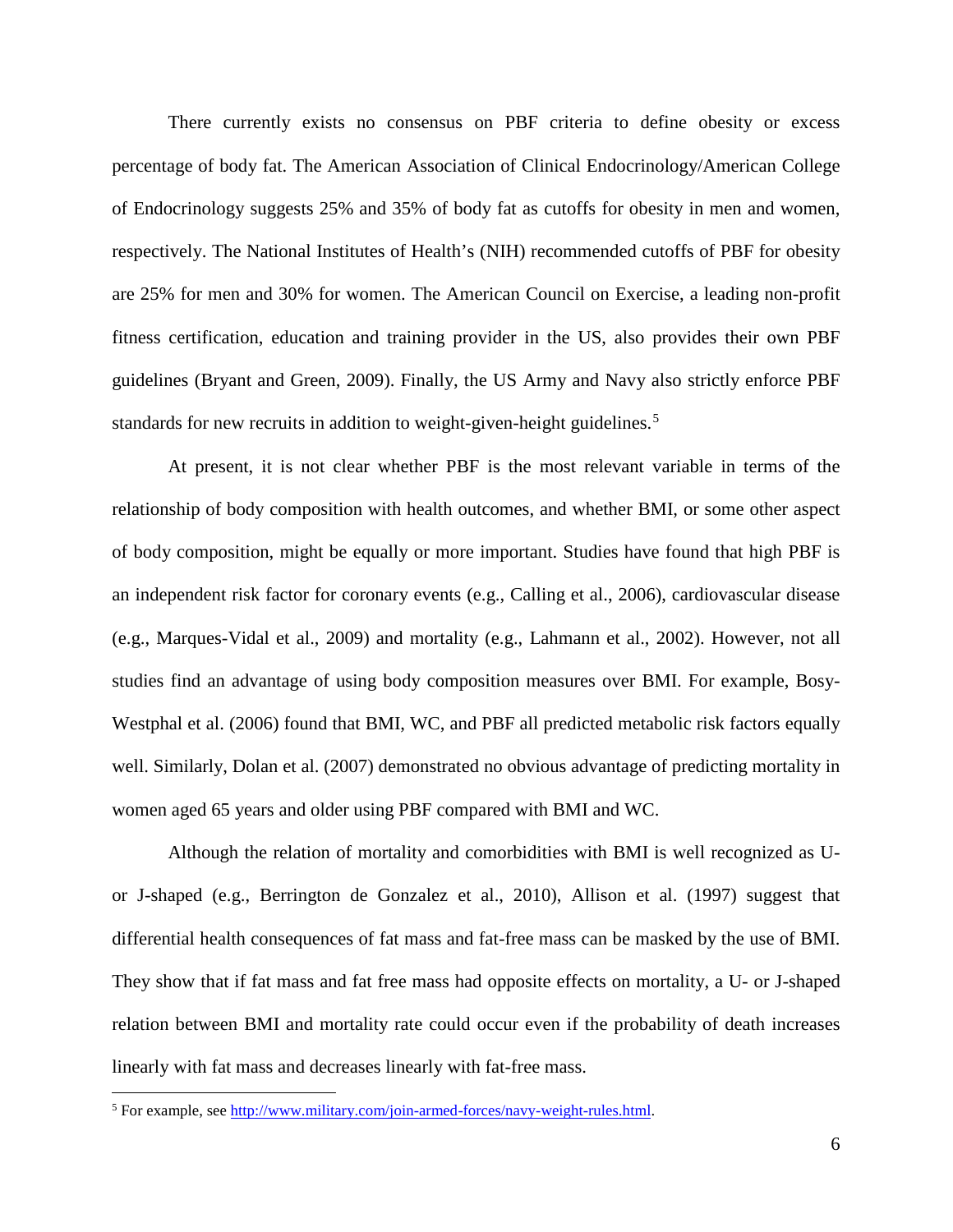Several recent studies discuss the concept of 'normal weight obesity' (NWO), which describes an individual with normal BMI but high body fat content. This literature highlights the importance of incorporating PBF measurement in the regular physical exam. In particular, this syndrome stresses that under prediction of obesity might be considered a greater error than an equal-magnitude over prediction would be. Classifying an individual as lean, when in fact the individual is truly obese, may put this individual at risk for diseases associated with obesity and potentially delay possible beneficial therapy. For example, Romero-Corral et al. (2010) find that NWO is associated with significant cardiometabolic dysregulation, including metabolic syndrome and cardiovascular risk factors when compared with normal weight subjects with low body fat content. Madeira et al. (2013) find associations between NWO and metabolic syndrome and insulin resistance early in life in young adults with BMI within the normal range.

There also appears to be a strong link between PBF and physical attractiveness. Such a link can be important in establishing the practical importance of knowing one's PBF. For example, Rantala et al. (2013) find that male body fat levels are more important than having a masculine looking face when it comes to attractiveness. They find that body fat is related to attractiveness in a curvilinear fashion, with attractiveness peaking at 12% body fat. Similarly, Faries and Bartholomew (2012) provide empirical support for PBF's impact on female attractiveness.

Despite the recognition of PBF as a useful and important measure of adiposity and one which provides additional information beyond that provided by the BMI, relatively few people actually know their level of PBF. The next section describes an approach that will help make it easier for individuals to ascertain their PBF using easily available anthropometric measurements.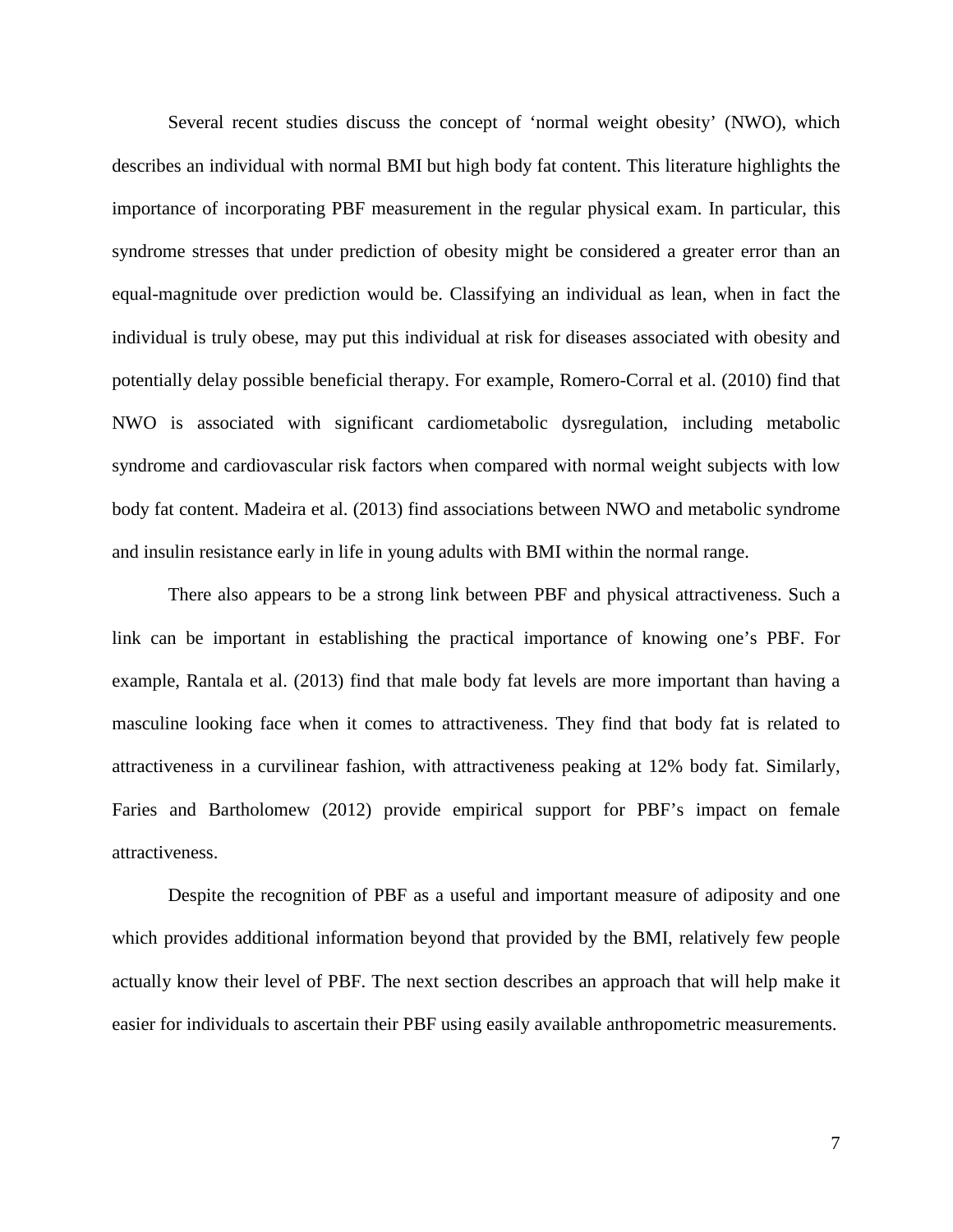#### **3. Methodology**

The main approach we use in this paper is to estimate the following equation for PBF:

$$
PBF_i = f(Z_i) + X_i \beta + \varepsilon_i \tag{1}
$$

where  $PBF_i$  is the percent body fat of individual *i*,  $Z_i$  is an individual's BMI and waist circumference,  $X_i$  is a person's age, and  $\varepsilon_i$  is a residual term. In equation (1), the function  $f(.)$  is a continuous but unspecified function of BMI and WC that is estimated from the data.

In the economics literature, equation (1) is referred to as a partially linear regression model or a semi-parametric model because part of the model contains a parametric functional form but another part does not make any parametric assumptions. As the model is additively separable and includes a non-parametric component, it is sometimes also referred to as a generalized additive model (GAM) in the statistical literature. This is because it extends a generalized linear model by replacing the linear functional form with an unknown functional form determined by the data. Complicated non-linear problems can be easily accommodated, even for models with many explanatory variables. GAMs are able to accommodate the interaction of two or more predictors in a way that is conceptually comparable to interactions in a linear regression model. The joint smooth function of the predictors can be specified using tensor product smooths which is optimal for variables measured on different scales (Wood, 2006a). We use this interaction to map out the BMI and waist circumference combinations that are related to different levels of PBF.

In this paper, we focus on using a P-splines for performing our empirical analysis (Eilers and Marx, 1996). Marx and Eilers (1998) further introduce P-splines to the GAM setting. The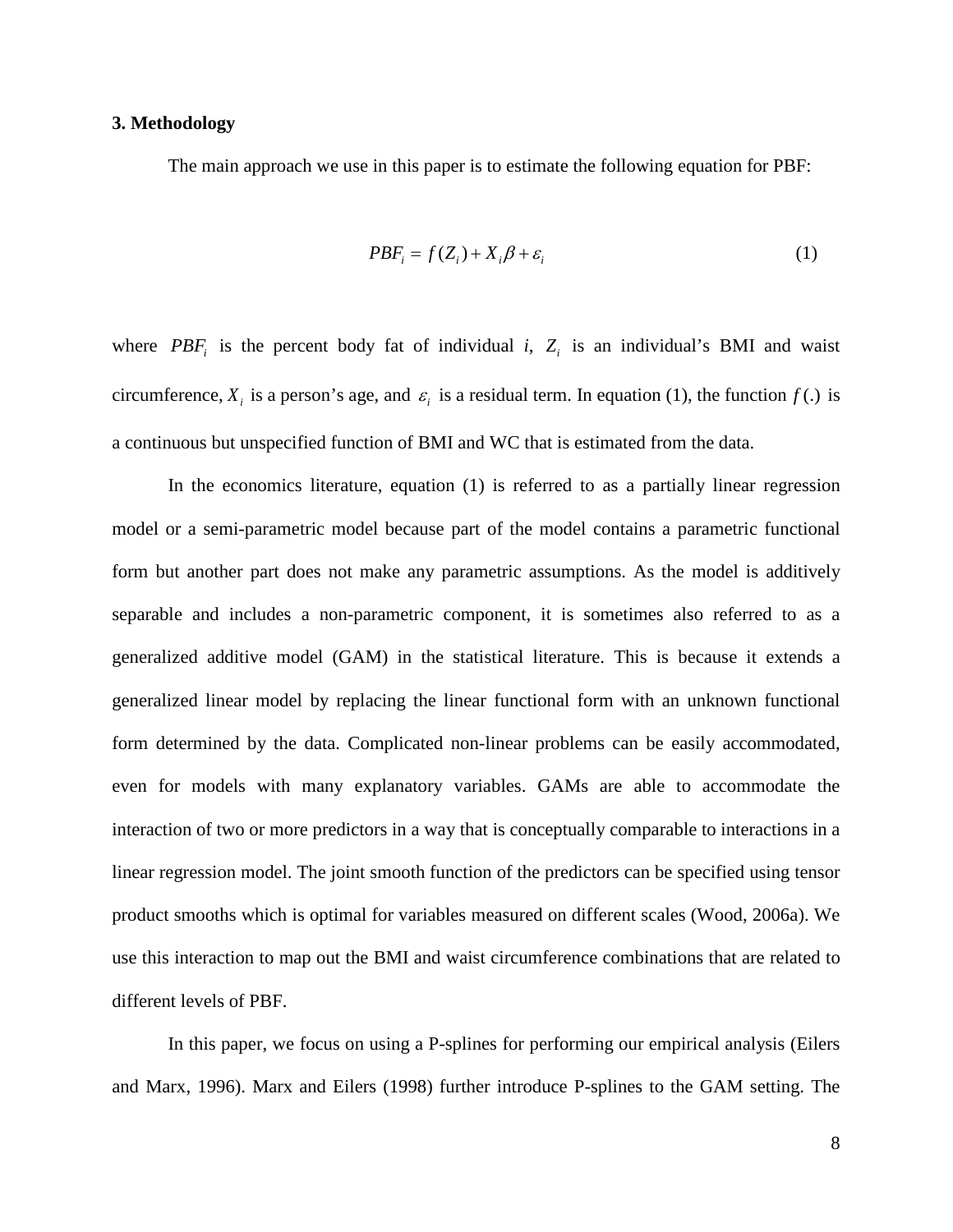asymptotic behavior of P-spline estimation has been explored in detail recently. Hall and Opsomer (2005) use a white-noise process representation of P-splines to provide insights into its asymptotic properties. Li and Ruppert (2008) provide theoretical asymptotic results where they derive equivalence between kernel smoothing and penalized splines in the univariate case with a large number of knots. Claeskens et al. (2009) relate the asymptotic properties of P-splines to known asymptotic results for regression splines and smoothing splines.

P-spline smoothing models are fit using penalized likelihood maximization in which the model likelihood is modified by the addition of a penalty for each smooth function, penalizing its 'wiggliness'. As discussed by Eilers and Marx (1996), when a large number of equally spaced knots and a large number of splines are used, the primary role of the basis function is to serve as a convenient smooth interpolation device.

Specifically, Eilers and Marx (1996) propose adding the following penalty to the objective function to be minimized:

$$
P_{\lambda}(f) = \lambda \sum_{i=d+1}^{k} (\Delta^{d} \beta_{i})^{2}
$$
 (2)

The penalty can be written as a linear combination of some basis functions, where  $\Delta^d$  is the difference operator of order *d*. To control for the tradeoff between penalizing wiggliness and penalizing badness of fit, each penalty is multiplied by an associated smoothing parameter.

The choice of the smoothing parameter  $\lambda$  or the amount of smoothing that is applied to the data can strongly affect the fit of the model. The smoothness of  $f(.)$  is calculated with the aim of optimal balance between the fit to the data versus a penalty for excessive "wiggliness" of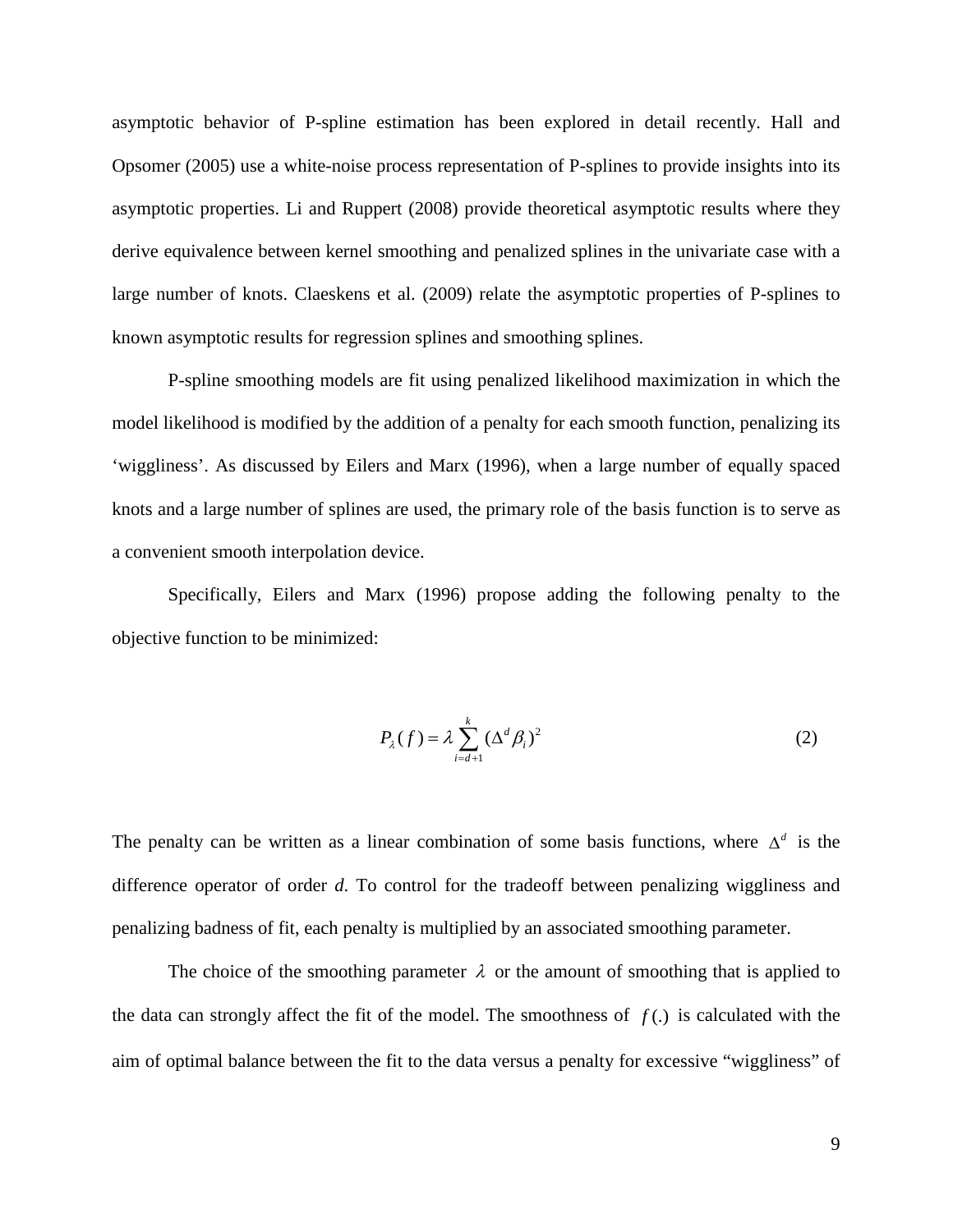the functions. In this paper, we estimate the smoothing parameter using a restricted maximum likelihood (REML) approach (Ruppert et al., 2003; Wand, 2003).

Related recent applications of P-splines in health include Clark and Etilé (2011) and Liu and Tu (2012). In our GAM application, we use cubic splines as the basis with a second order difference penalty. We use a basis dimension of 5 for both BMI and WC. The mgcv library (Wood, 2006b) in R version 3.0.2 is used to estimate the models.

#### **4. Results**

The shortcomings of using BMI on its own to measure adiposity is illustrated in Figure 1. The top left hand panel of Figure 1 plots the relationship between PBF and BMI for white males, with reference lines indicating the NIH recommended cutoffs of BMI for obesity (BMI >30) and PBF for obesity  $(25\%$  for men and 30% for women).

From Figure 1, it is apparent that for white males (top left hand panel of Figure 1), a high fraction of the observations fall in the upper left quadrant, indicating that the false negative rate is very high. These are men who would not conventionally be labeled as being obese using BMI but who actually have a high percentage of body fat. For white and black females in particular, it can be seen that there is a significant proportion of the sample who have BMI in the 18-25 range but have high PBF, and who would therefore be identified as NWO. Finally, quite a large fraction of black males have high BMI values but correspondingly low values for PBF, suggesting that these black men have substantial amounts of muscle mass.

The results of estimating equation (1) using P-splines are depicted in Figure 2, where the focus is on examining the non-linear relationship between BMI, WC and PBF. For men, it can be seen that BMI is largely inconsequential and WC plays a primary role in determining PBF levels.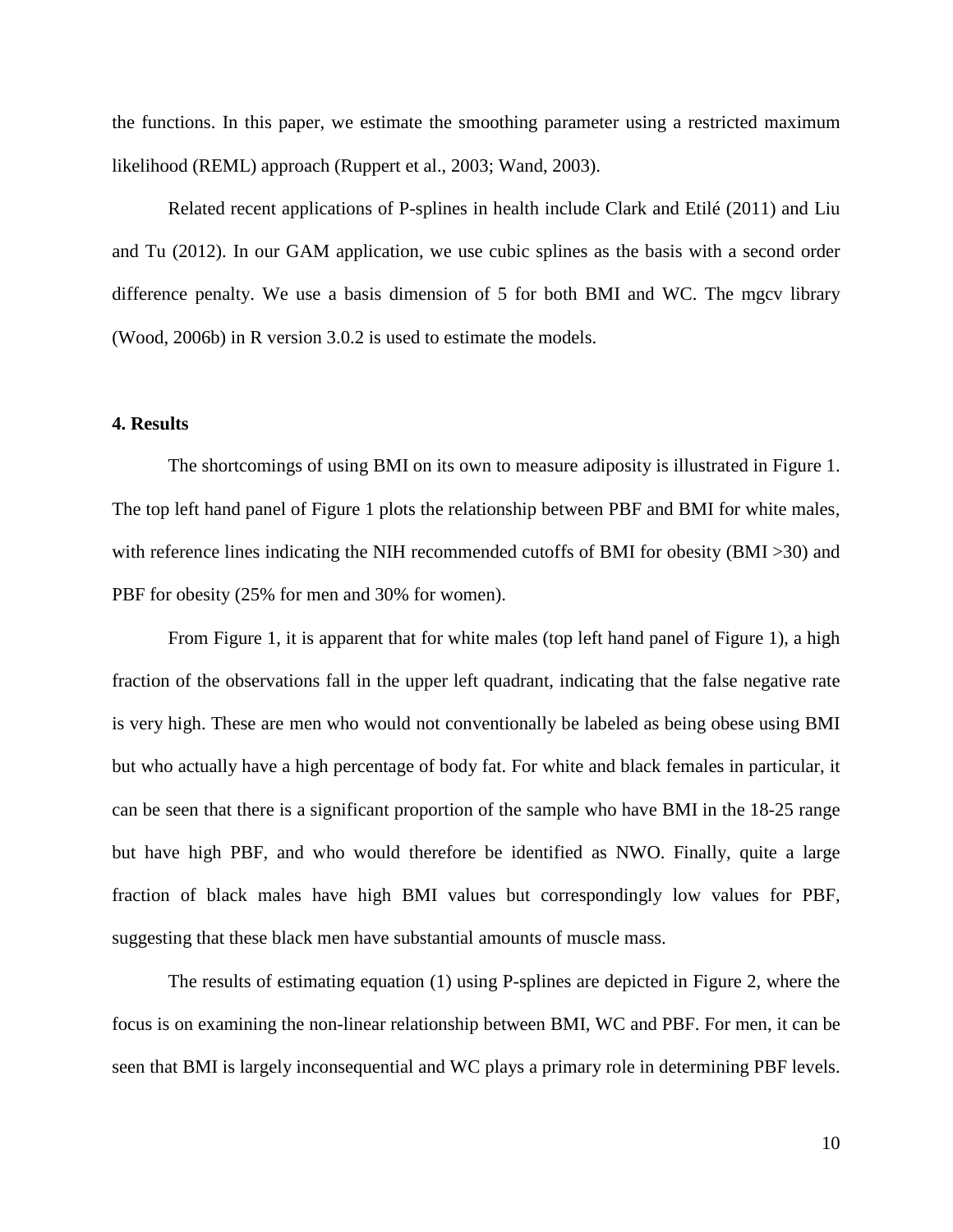For the case of black males, the iso-contour lines are almost horizontal, implying that black men with certain WC measurements have the same body fat percentage regardless of their BMI. For example, looking at black males who have a waist circumference of 100 cm, it can be seen that moving to the right in the graph (which represents an increase in BMI holding WC constant) keeps one at a constant level of percent body fat ( $PBF = 25$ ).

For women, the interaction between BMI and WC is more complex. This tradeoff between BMI and WC allows for some flexibility in catering for different body shapes. It is well known that while men tend to accumulate fat in the abdominal area, women are more likely to have fat accumulate in the pelvis, buttocks and thigh areas (e.g., Power and Schulkin, 2008). Based on our analysis, for both black and white females to remain under 30% in body fat, they would need to watch both their BMI and WC measurements carefully. An increase in BMI requires a corresponding decrease in WC in order to keep PBF constant.

In the literature, there currently are several PBF prediction equations for adults based on linear regression models. For example, a highly cited paper by Deurenberg et al. (1991) suggest using the following conversion equation to obtain predicted PBF:

$$
PBF = (1.20 \times bmi) - (10.8 \times male) + (0.23 \times age) - 5.4
$$
 (3)

In order to compare the performance of the semi-parametric P-spline approach with OLS models that are typically used in the literature, we compare the out-of-sample predictive performance of several alternative models for predicting PBF: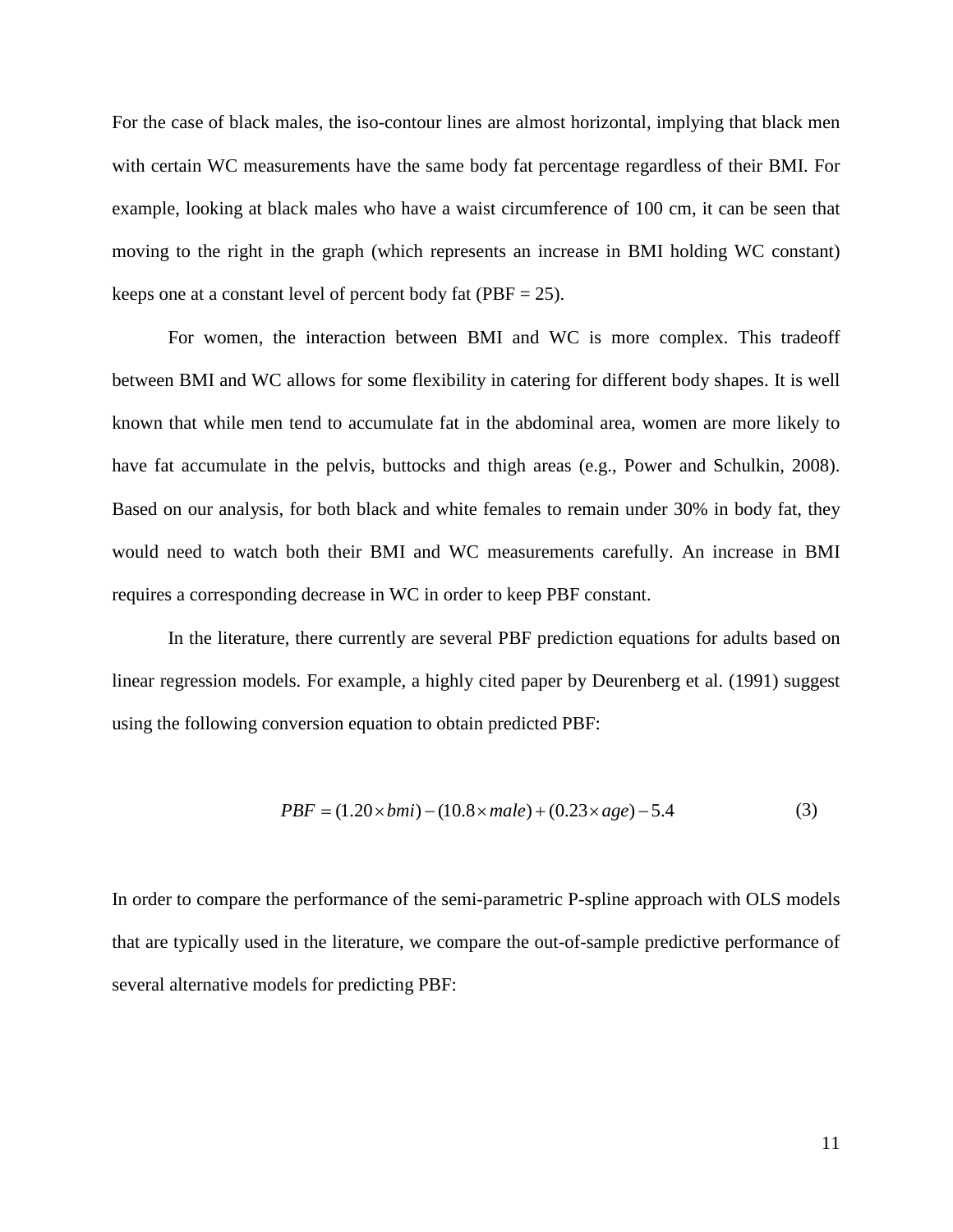$$
PBF_i = \beta_0 + \beta_1 BMI_i + \beta_2 age_i + \beta_3 Male_i + \varepsilon_i
$$
\n(4)

$$
PBF_i = \beta_0 + \beta_1 BMI_i + \beta_2 WC_i + \beta_3 age_i + \beta_4 Male_i + \beta_5 White_i + \varepsilon_i
$$
\n<sup>(5)</sup>

$$
PBF_i = \beta_0 + \beta_1 BMI_i + \beta_2 WC_i + \delta(BMI_i \times WC_i) + \beta_3 age_i + \beta_4 Male_i + \beta_5 White_i + \varepsilon_i
$$
 (6)

$$
PBF_i = f(BMI_i, WC_i) + f(age_i) + \gamma_1 Male_i + \gamma_2 White_i + v_i
$$
\n(7)

Equation (4) is Deurenberg et al.'s (1991) model, whereas equations (5) and (6) are augmented versions of the model where WC and ethnicity have been added as extra explanatory variables. Finally, equation (7) is a P-spline model based on the same covariates.

We divide our analysis data from the NHANES III into a training sample of 5000 to estimate the coefficients that are applied to an evaluation sample of 2250. The latter is used to compare the out-of-sample forecast ability of the semi-parametric P-spline approach. Based on 5000 simulations, the boxplot in Figure 3 shows that the semi-parametric spline model outperforms the various linear models in the holdout sample in terms of having lower predicted mean-squared error (MSE). Pairwise *t*-tests of the mean differences of the MSE of the semiparametric model with each of the respective OLS models finds that the differences are all statistically significant at the 1% level.

#### **5. Conclusion**

Despite not being originally intended to serve as a measure of obesity, the power index first suggested by Quetelet (1842) has emerged as the most widely used approach for measuring adiposity. Public health authorities such as the World Health Organization support its use despite its limitations. However, recognizing the inherent limitations of a two-dimensional measure such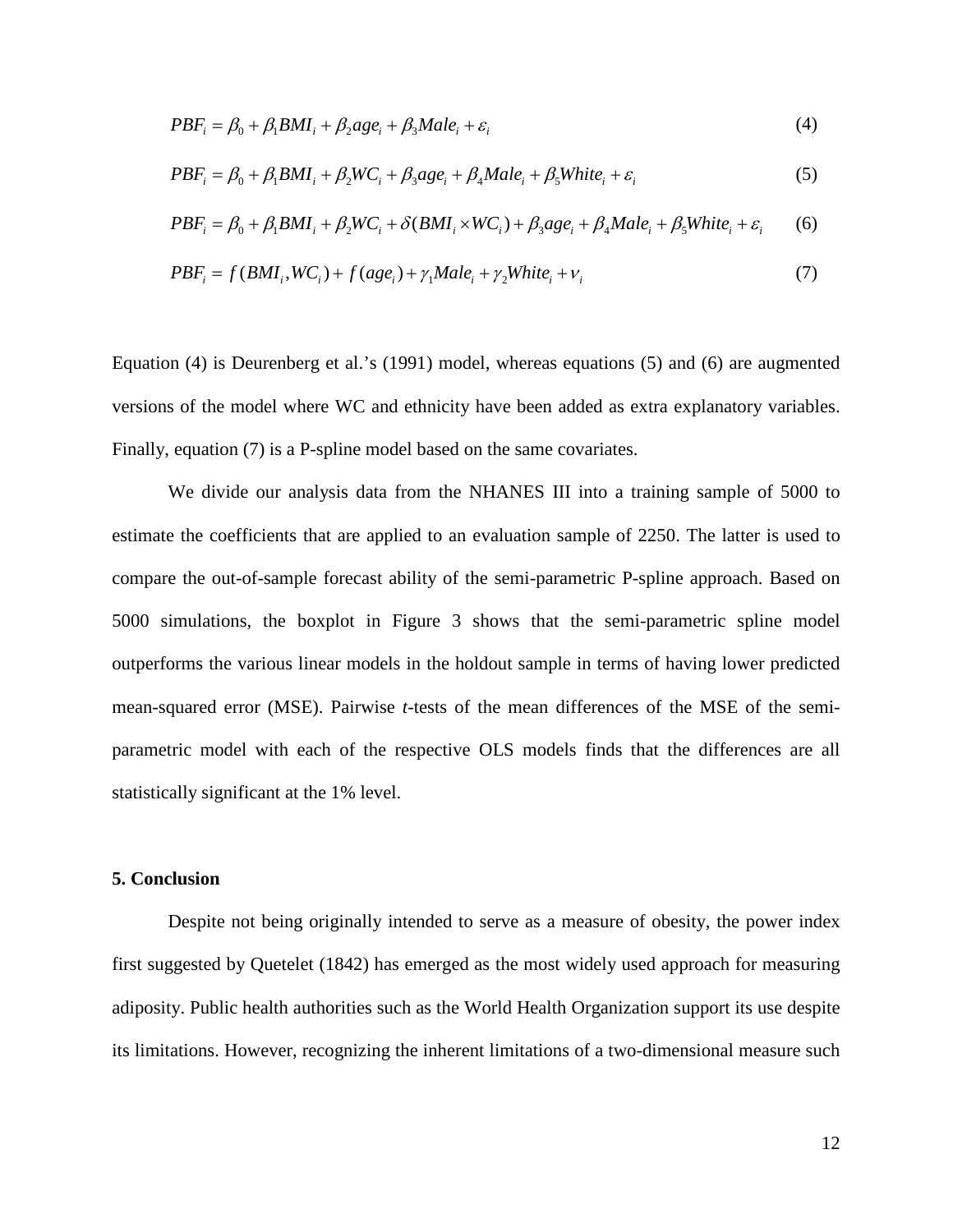as the BMI, public health authorities in the UK and US have decided to complement it with additional WC guidelines within BMI categories.

In primary care clinical health practice, indirect assessments of body fat are often limited to anthropometric measures such as BMI or skinfold thickness. This is because more accurate measures of adiposity used in research settings such as DXA and hydrostatic underwater weighing are too costly to implement. The question we pose in this paper is whether it makes sense to continue to use a one-size-fits-all BMI chart for males and females and for different ethnicities. It can be viewed as a response to Burkhauser's and Cawley's (2008) call to social scientists to consider more accurate measures of fatness. Tables such as those released by the National Institutes of Health in the US and the National Institute for Health and Clinical Excellence in the UK lack the appeal of a simple BMI chart that has height on the y-axis and weight on the x-axis. Measures of fatness based on two dimensions such as power indices based on weight and height might not be able to fully capture the nature of obesity. We propose the use of easy-to-use PBF charts that incorporate information from three dimensions, yet are as simple to read as a BMI chart. For measuring PBF, the striking results are that BMI appears to matter for white and black women but not for white and black men.

With increasing research emphasis being placed on the health of normal weight individuals with high body fat content, PBF is emerging as an important public health issue. As reflected in the millions of dollars spent each year in the fitness and weight-loss industry, a PBF chart based on easily available anthropometric measurements could also have great public appeal because of its links with physical fitness and physical appearance. To the best of our knowledge, although some progress has been made (e.g., Cameron et al., 2010), recommended waist measurements are yet to be determined for all ethnic groups. Consequently, it will be interesting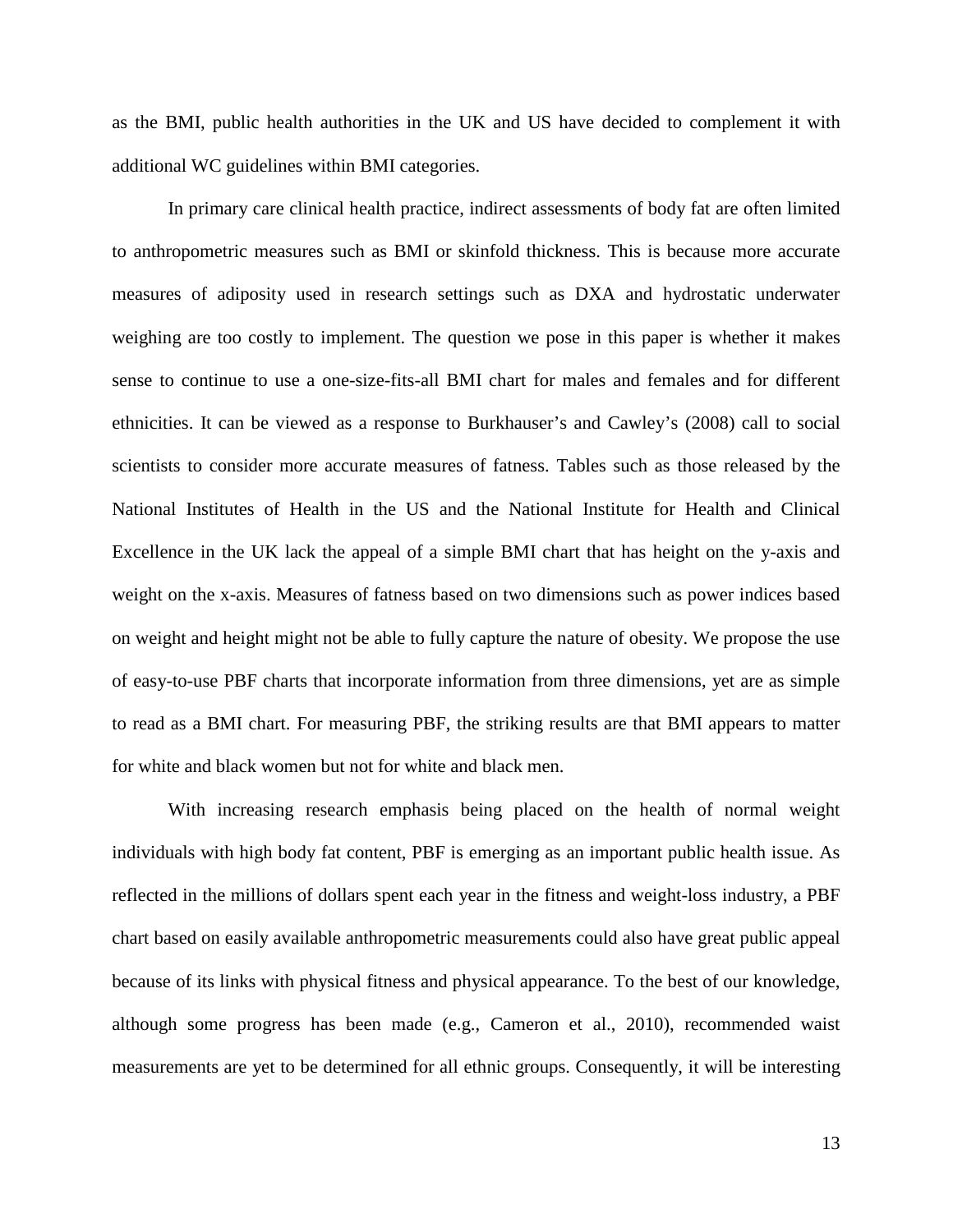to see how BMI, WC and PBF are associated for other ethnic groups beyond those examined in this paper.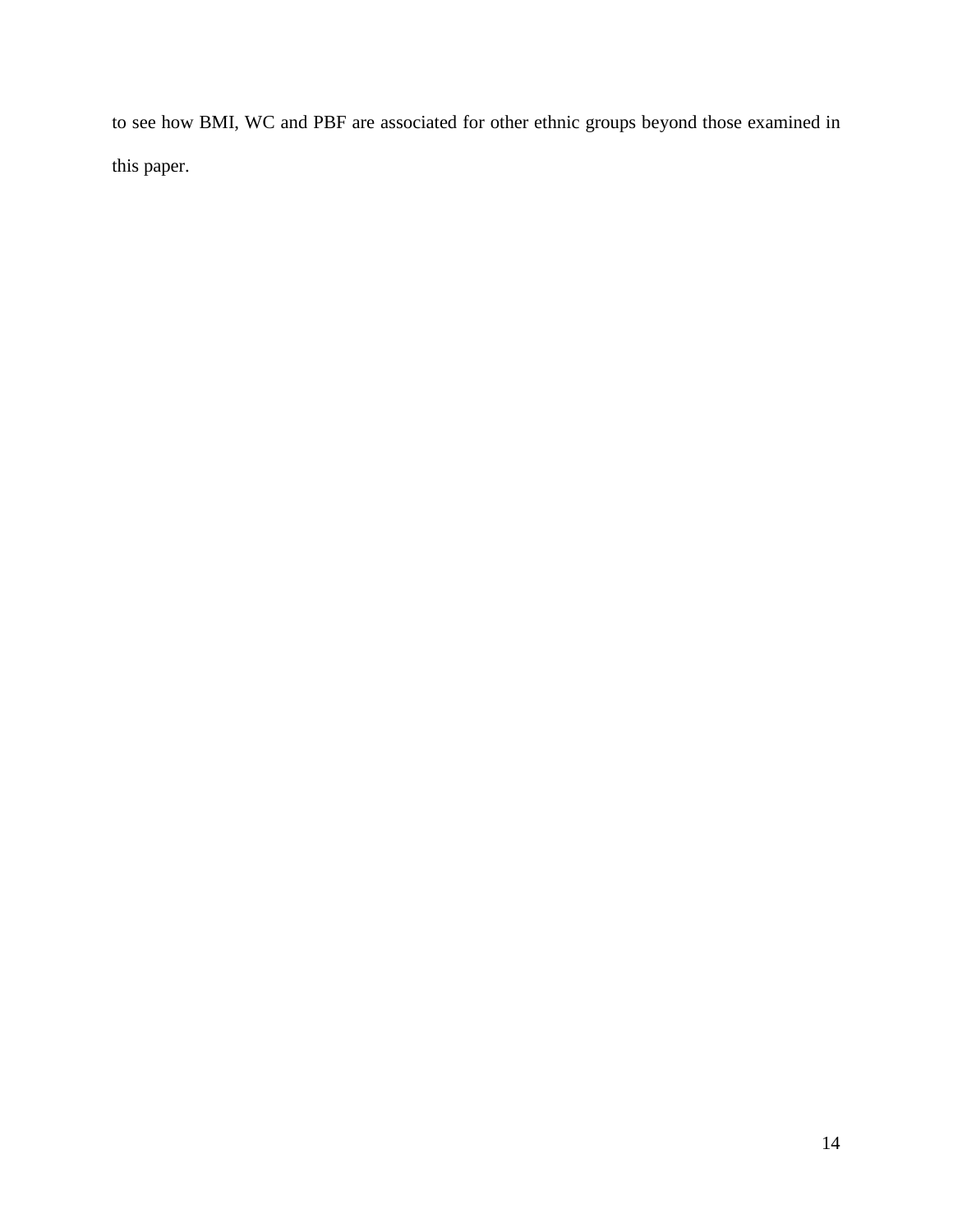### **References**

Allison, D., M. Faith, M. Heo and D. Kotler. (1997). Hypothesis concerning the U-shaped relation between body mass index and mortality. *American Journal of Epidemiology*, 146: 339– 349.

Benn, R. (1971). Some mathematical properties of weight-for-height indices used as measures of adiposity. *British Journal of Preventive and Social Medicine*, 25:42–50.

Berrington de Gonzalez, A., P. Hartge, J. Cerhan, A. Flint, L. Hannan, R. MacInnis, S. Moore, G. Tobias, H. Anton-Culver, L. Freeman, et al. (2010). Body-mass index and mortality among 1.46 million white adults. *New England Journal of Medicine*, 363: 2211–2229.

Bosy-Westphal, A., C. Geisler, S. Onur, O. Korth, O. Selberg, J. Schrezenmeir and M. Müller. (2006). Value of body fat mass vs anthropometric obesity indices in the assessment of metabolic risk factors. *International Journal of Obesity*, 30: 475–83.

Bryant, C. and D. Green. (2009). *Ace Lifestyle and Weight Management Consultant Manual, The Ultimate Resource for Fitness Professionals*. American Council on Exercise: San Diego.

Burkhauser, R. and J. Cawley. (2008). Beyond BMI: the value of more accurate measures of fatness and obesity in social science research. *Journal of Health Economics*, 27: 519–529.

Burkhauser, R., J. Cawley and M. Schmeiser. (2009). The timing of the rise in U.S. obesity varies with measure of fatness. *Economics and Human Biology*, 7: 307–318.

Calling, S., B. Hedblad, G. Engstrom, G. Berglund and L. Janzon. (2006). Effects of body fatness and physical activity on cardiovascular risk: risk prediction using the bioelectrical impedance method. *Scandinavian Journal of Public Health*, 34: 568–575.

Cameron, A., R. Sicree, P. Zimmet, K. Alberti, A. Tonkin, B. Balkau, J. Tuomilehto, P. Chitson and J. Shaw. (2010). Cut-points for waist circumference in Europids and South Asians. *Obesity* 18: 2039–2046.

Claeskens, G., T. Krivobokova and J. Opsomer. (2009). Asymptotic properties of penalized spline estimators. *Biometrika*, 96: 529–544.

Clark, A. and F. Etilé. (2011). Happy house: spousal weight and individual well-being. *Journal of Health Economics*. 30: 1124–1136.

Deurenberg, P., J. Weststrate and J. Seidell. (1991). Body mass index as a measure of body fatness: age- and sex-specific prediction formulas. *British Journal of Nutrition*, 65: 105–114.

Dolan, C., H. Kraemer, W. Browner, K. Ensrud and J. Kelsey. (2007). Associations between body composition, anthropometry, and mortality in women aged 65 years and older. *American Journal of Public Health*, 97: 913–918.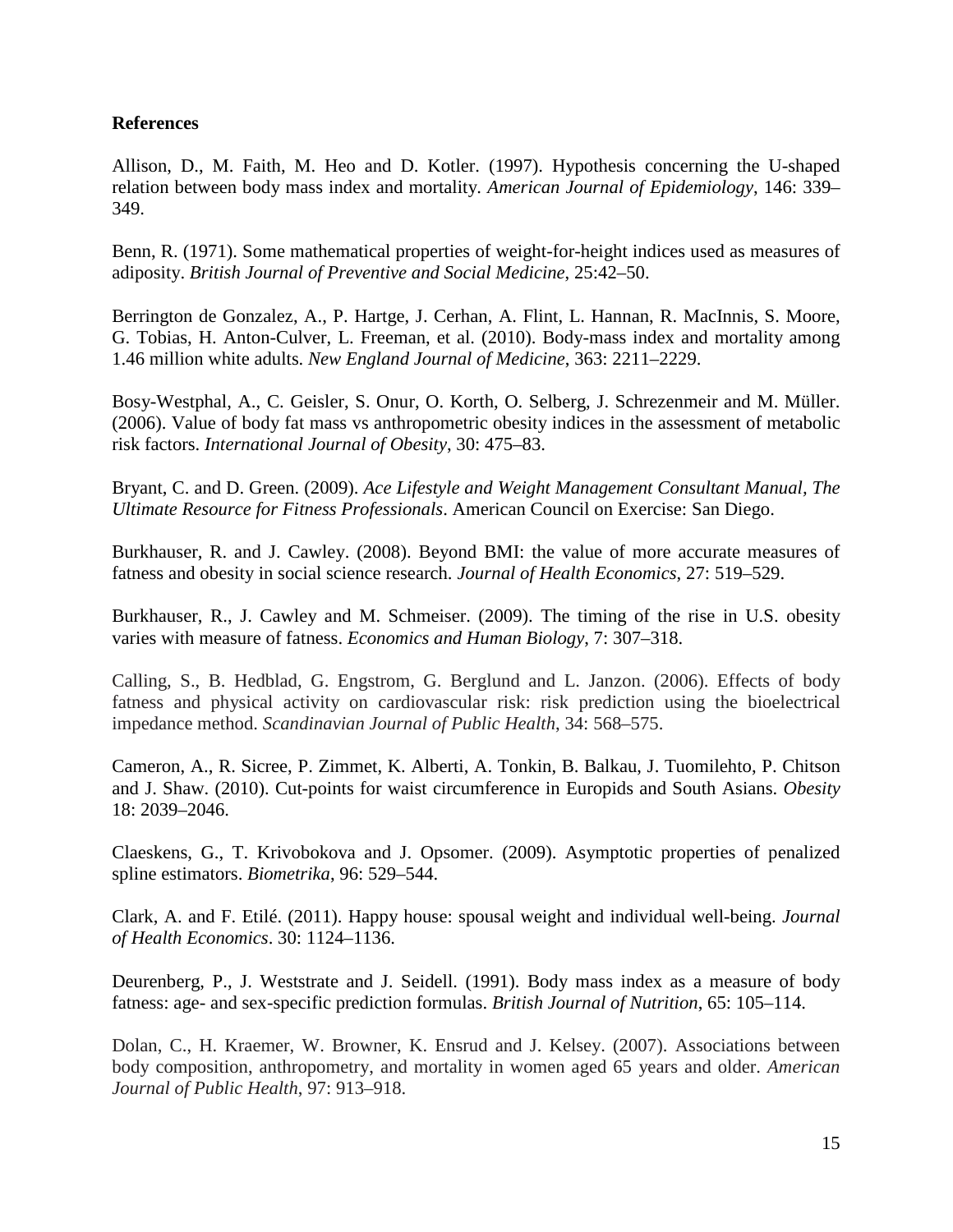Eilers, P. and B. Marx. (1996). Flexible smoothing with B-splines and penalties (with comments and rejoinder), *Statistical Science*, 11: 89–121.

Faries, M. and J. Bartholomew. (2012). The role of body fat in female attractiveness. *Evolution and Human Behavior*, 33: 672–681.

Ferriss, T. (2010). *The 4-Hour Body*. Random House: New York.

Hall, P. and J. Opsomer. (2005). Theory for penalised spline regression. *Biometrika*, 92: 105– 118.

Heo, M., G. Kabat, D. Gallagher, S. Heymsfield and T. Rohan. (2013). Optimal scaling of weight and waist circumference to height for maximal association with DXA-measured total body fat mass by sex, age and race/ethnicity. *International Journal of Obesity*, 37: 1154–1160.

Janssen, I., P. Katzmarzyk and R. Ross. (2002). Body mass index, waist circumference, and health risk: evidence in support of current National Institutes of Health guidelines. *Archives of Internal Medicine*, 162: 2074–9.

Keys, A., F. Fidanza, M. Karvonen, N. Kimura and H. Taylor. (1972). Indices of relative weight and obesity. *Journal of Chronic Diseases*. 25: 329–43.

Koster, A., M. Leitzmann, A. Schatzkin, T. Mouw, K. Adams, J. van Eijk, A. Hollenbeck and T. Harris. (2008). Waist Circumference and Mortality. *American Journal of Epidemiology*, 167: 1465–1475.

Lahmann, P., L. Lissner, B. Gullberg and G. Berglund. (2002). A prospective study of adiposity and all-cause mortality: the Malmo Diet and Cancer study. *Obesity Research*, 10: 361–369.

Larsson, I., B. Henning, A. Lindroos, I. Naslund, C. Sjöström and L. Sjöström. (2006). Optimized predictions of absolute and relative amounts of body fat from weight, height, other anthropometric predictors, and age. *American Journal of Clinical Nutrition*, 83: 252–259.

Lean, M., T. Han and C. Morrison. (1995). Waist circumference as a measure for indicating need for weight management. *British Medical Journal*, 311: 158–161.

Li, Y and D. Ruppert. (2008). On the asymptotics of penalized splines, *Biometrika*, 95: 415–436.

Liu, H. and W. Tu. (2012). A semiparametric regression model for paired longitudinal outcomes with application in childhood blood pressure development. *Annals of Applied Statistics*, 6: 1861– 1882.

Marques-Vidal, P., M. Bochud, V. Mooser, F. Paccaud, G. Waeber and P. Vollenweider. (2009). Obesity markers and estimated 10-year fatal cardiovascular risk in Switzerland. *Nutrition, Metabolism and Cardiovascular Disease*, 19: 462–468.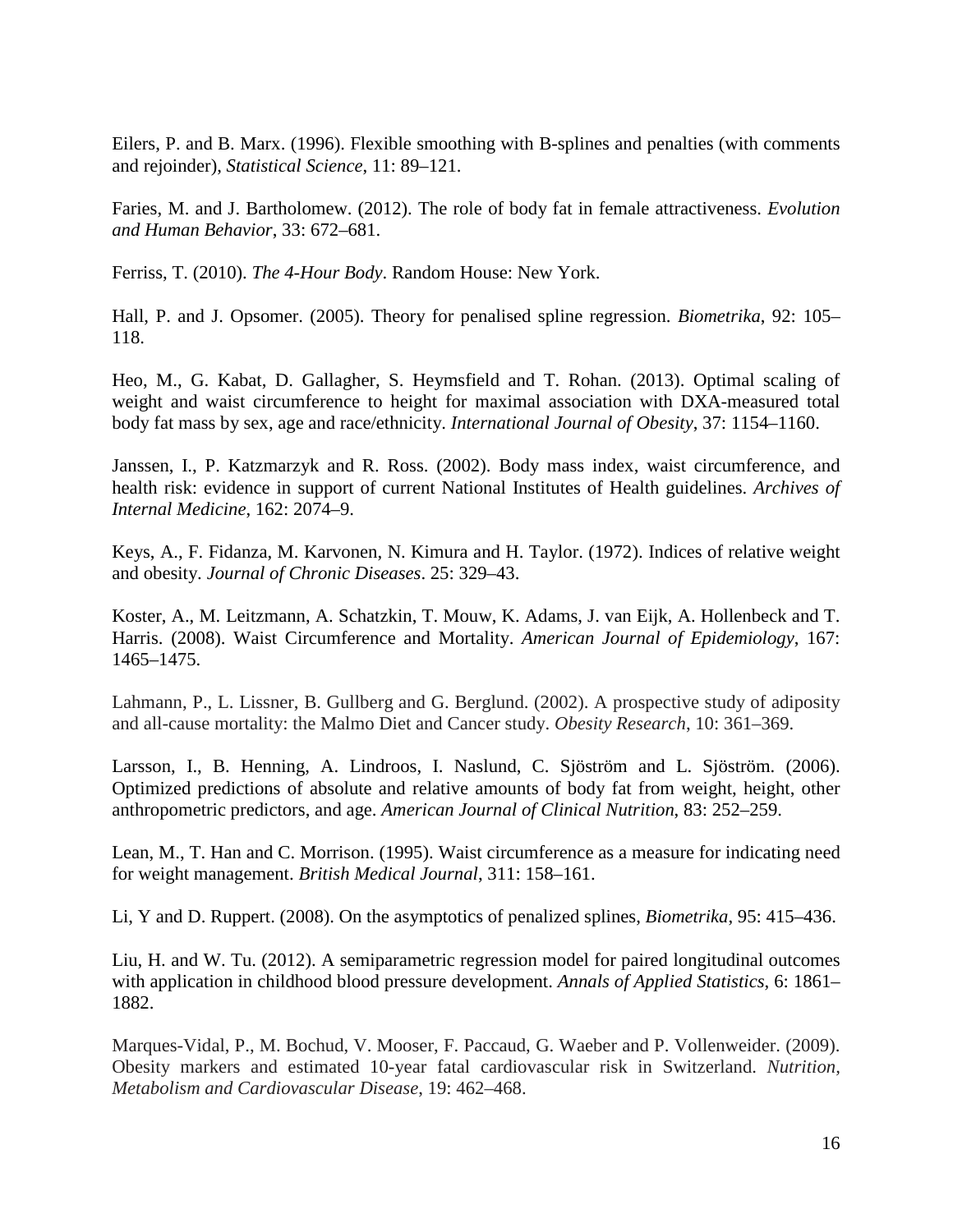National Institutes of Health (NIH). (2000). The practical guide: identification, evaluation, and treatment of overweight and obesity in adults. NIH Publication Number 00-4084. NIH, Washington, DC.

National Institute of Health and Clinical Excellence (NICE). (2006). Obesity: guidance on the prevention, identification, assessment and management of overweight and obesity in adults and children. London: UK.

Madeira, F., A. Silva, H. Veloso, et al. (2013). Normal weight obesity is associated with metabolic syndrome and insulin resistance in young adults from a middle-income country. *PLoS One*, 8: e60673. doi:10.1371/journal.pone.0060673

Marx, B. and P. Eilers. (1998). Direct generalized additive modelling with penalized likelihood, *Computational Statistics and Data Analysis*, 28: 193–209.

Micozzi, M., D. Albanes, D. Jones and W. Chumlea. (1986). Correlations of body mass indices with weight, stature, and body composition in men and women in NHANES I and II. *American Journal of Clinical Nutrition*, 44: 725–731.

Power, M. and J. Schulkin. (2008). Sex differences in fat storage, fat metabolism, and the health risks from obesity: possible evolutionary origins. *British Journal of Nutrition*, 99: 931–940.

Quetelet A. (1842). *A Treatise on Man and the Development of his Faculties*. W. & R. Chambers: Edinburgh.

Rantala, M., V. Coetzee, F. Moore, I. Skrinda, S. Kecko, T. Krama, I. Kivleniece and I. Krams (2013). Adiposity, compared with masculinity, serves as a more valid cue to immunocompetence in human mate choice. *Proceedings of the Royal Society B (Biological Sciences)*, 280(1751): 20122495. doi: 10.1098/rspb.2012.2495.

Romero-Corral A, Somers VK, Sierra-Johnson J, et al. (2010). Normal weight obesity: a risk factor for cardiometabolic dysregulation and cardiovascular mortality. *European Heart Journal*, 31: 737-746.

Ruppert, D., M. Wand and R. Carroll. (2003). *Semiparametric Regression*. Cambridge: Cambridge University Press.

Shah, N. and E. Braverman. (2012). Measuring adiposity in patients: the utility of body mass index (BMI), percent body fat, and leptin. *PLoS One*, Vol. 7 Issue 4.

Smalley, K.J., Knerr, A.N., Kendrick, Z.V., Colliver, J.A., Owen, O.E., 1990. Reassessment of body mass indices. *American Journal of Clinical Nutrition*, 52: 405–408.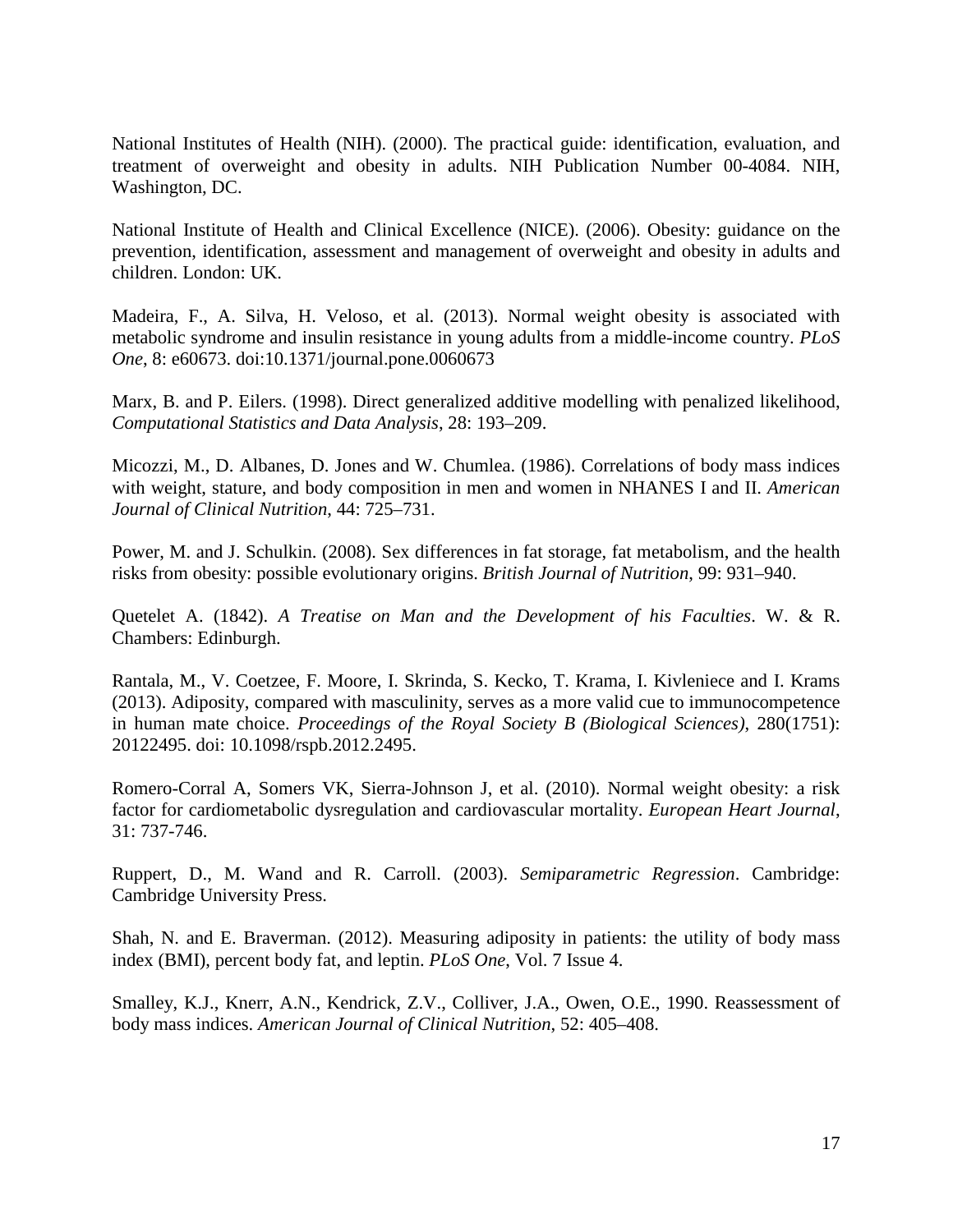Sun, S., W. Chumlea, S. Heymsfield et al. (2003). Development of bioelectrical impedance analysis prediction equations for body composition with the use of a multicomponent model for use in epidemiologic surveys. *American Journal of Clinical Nutrition*, 77: 331–340.

Wand, M. (2003). Smoothing and mixed models, *Computational Statistics*, 18: 223–249.

Welborn, T., M. Knuiman and H. Vu. (2000). Body mass index and alternative indices of obesity in relation to height, triceps skinfold and subsequent mortality: the Busselton health study. *International Journal of Obesity and Related Metabolic Disorders*, 24: 108–115.

Wood, S. (2006a). Low-rank scale-invariant tensor product smooths for generalized additive mixed models. *Biometrics*, 62: 1025–1036.

Wood, S. (2006b). *Generalized additive models: An introduction with R.* Boca Raton, FL: Chapman & Hall.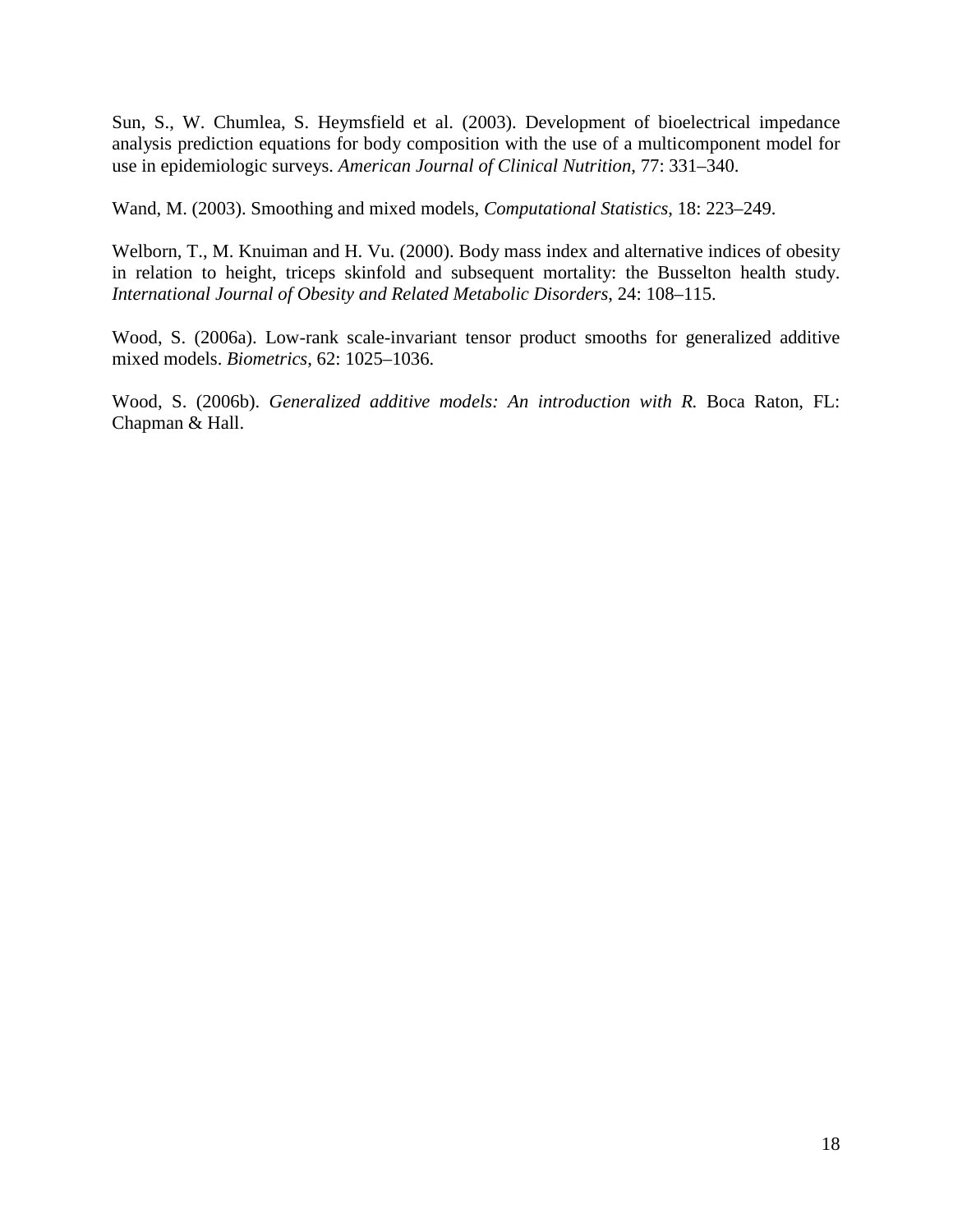

Figure 1: Scatter Plot of Body Mass Index vs Percent Body Fat, By Gender and Race

Notes: y-axis reference lines denote PBF cutoffs for obesity from NIH guidelines (PBF = 25 for men, PBF = 30 for women); x-axis reference lines denote BMI cutoffs for obesity (BMI = 30).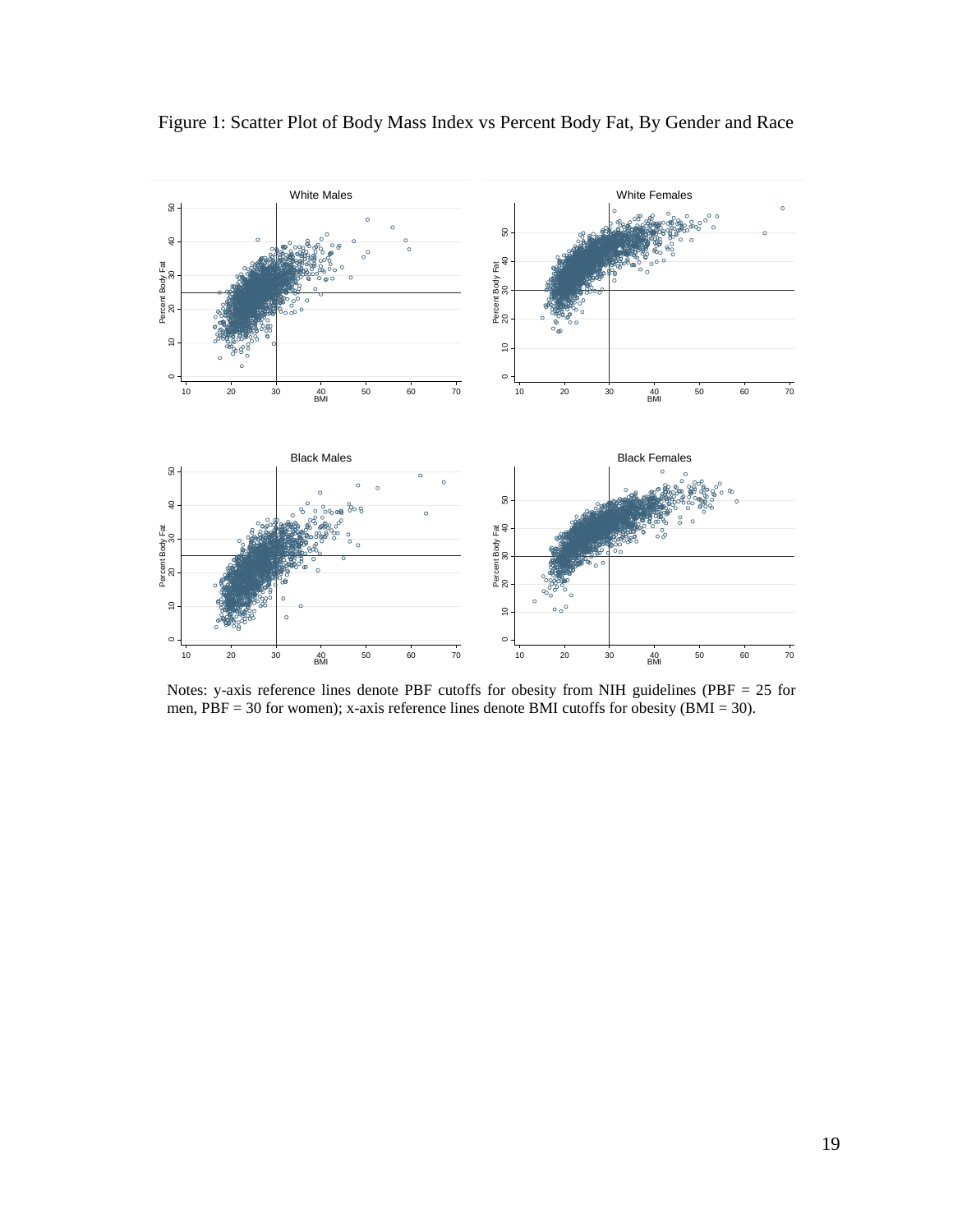

 $20\degree$ 

**BMI** 

 $20\,$ 

**BMI** 

# Figure 2: Percent Body Fat Contour Plots, By Gender and Race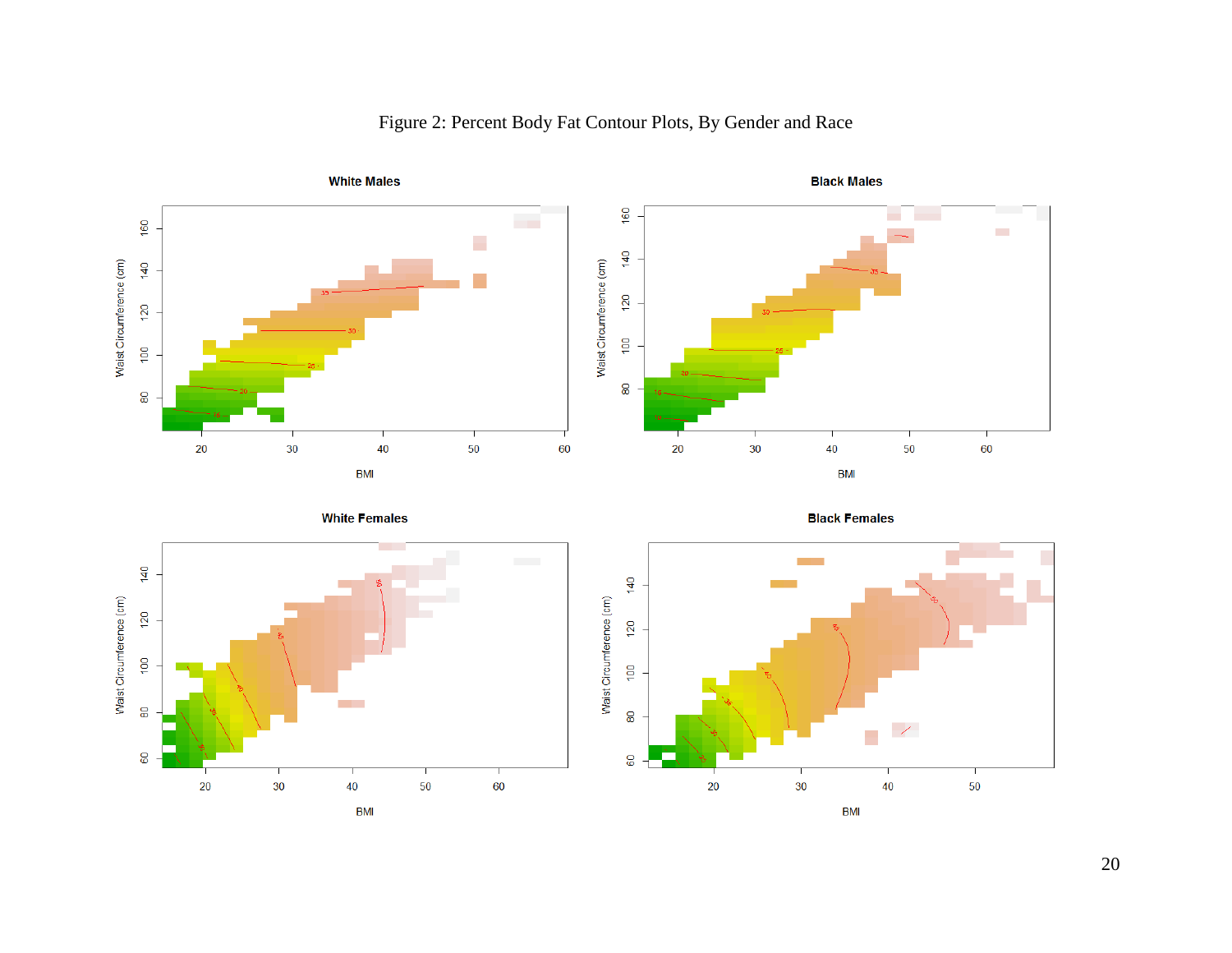



Notes: Based on 5000 Monte Carlo Simulations.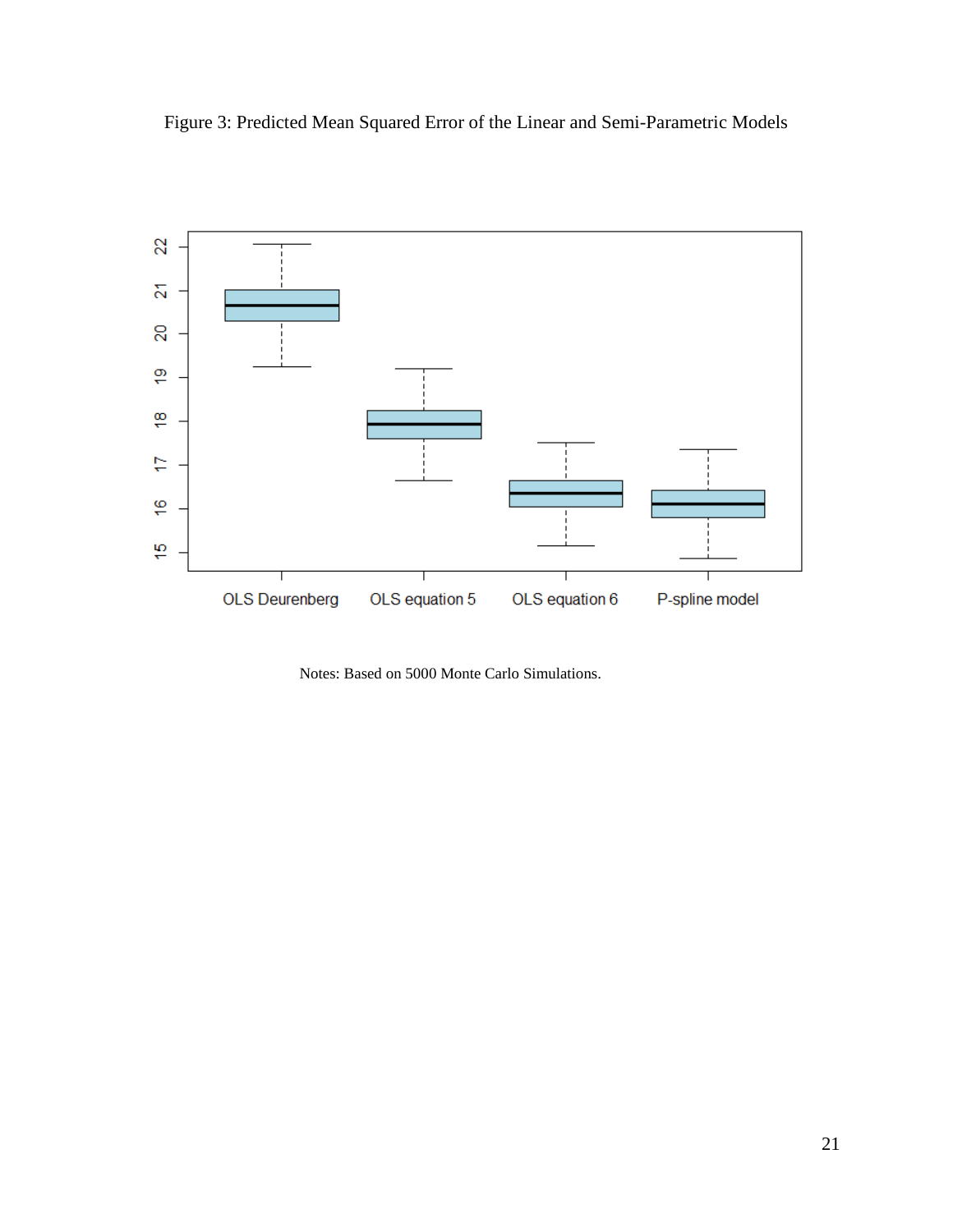Table 1: UK and US Obesity Guidelines

| US National Institutes of Health (2000, p. 10) |  |  |
|------------------------------------------------|--|--|
|------------------------------------------------|--|--|

|                        |                                                                    |         | Classification of Overweight and Obesity by Body Mass Index (BMI),                                        |                            |
|------------------------|--------------------------------------------------------------------|---------|-----------------------------------------------------------------------------------------------------------|----------------------------|
|                        |                                                                    |         | Waist Circumference, and Associated Disease Risks                                                         |                            |
|                        | Disease risk* relative to normal weight and waist<br>circumference |         |                                                                                                           |                            |
|                        | <b>BMI</b>                                                         | Obesity | Men $\leq 102$ cm ( $\leq 40$ in)                                                                         | Men > $102$ cm ( $>40$ in) |
|                        | (kg/m <sup>2</sup> )                                               | class   | Women $\leq$ 88 cm $(\leq$ 35 in)                                                                         | Women $>88$ cm $(>35$ in)  |
| Underweight            | < 18.5                                                             |         |                                                                                                           |                            |
| Normal**               | 18.5-24.9                                                          |         |                                                                                                           |                            |
| Overweight             | 25.0-29.9                                                          |         | Increased                                                                                                 | High                       |
| Obesity                | 30.0-34.9                                                          |         | High                                                                                                      | Very High                  |
|                        | 35.0-39.9                                                          | П       | Very High                                                                                                 | Very High                  |
| <b>Extreme Obesity</b> | $\geq 40.0$                                                        | Ш       | <b>Extremely High</b>                                                                                     | <b>Extremely High</b>      |
|                        |                                                                    |         | *Disease risk for type 2 diabetes, hypertension, and coronary heart disease.                              |                            |
|                        |                                                                    |         | ** Increased waist circumference can also be a marker for increased risk even in persons of normal weight |                            |
|                        |                                                                    |         | Reprinted from National Institutes of Health and National Heart, Lung, and Blood Institute, 1998.         |                            |

**UK National Institute for Health and Clinical Excellence (2006, p. 37)**

| <b>BMI</b>     | <b>Waist circumference</b> |      |                  | Comorbidities |
|----------------|----------------------------|------|------------------|---------------|
| classification | Low                        | High | <b>Very high</b> | present       |
| Overweight     |                            |      |                  |               |
| Obesity I      |                            |      |                  |               |
| Obesity II     |                            |      |                  |               |
| Obesity III    |                            |      |                  |               |

General advice on healthy weight and lifestyle Diet and physical activity

Diet and physical activity; consider drugs

Diet and physical activity; consider drugs; consider surgery

Notes: For men, waist circumference of less than 94 cm is low, 94–102 cm is high and more than 102 cm is very high. For women, waist circumference of less than 80 cm is low, 80–88 cm is high and more than 88 cm is very high.